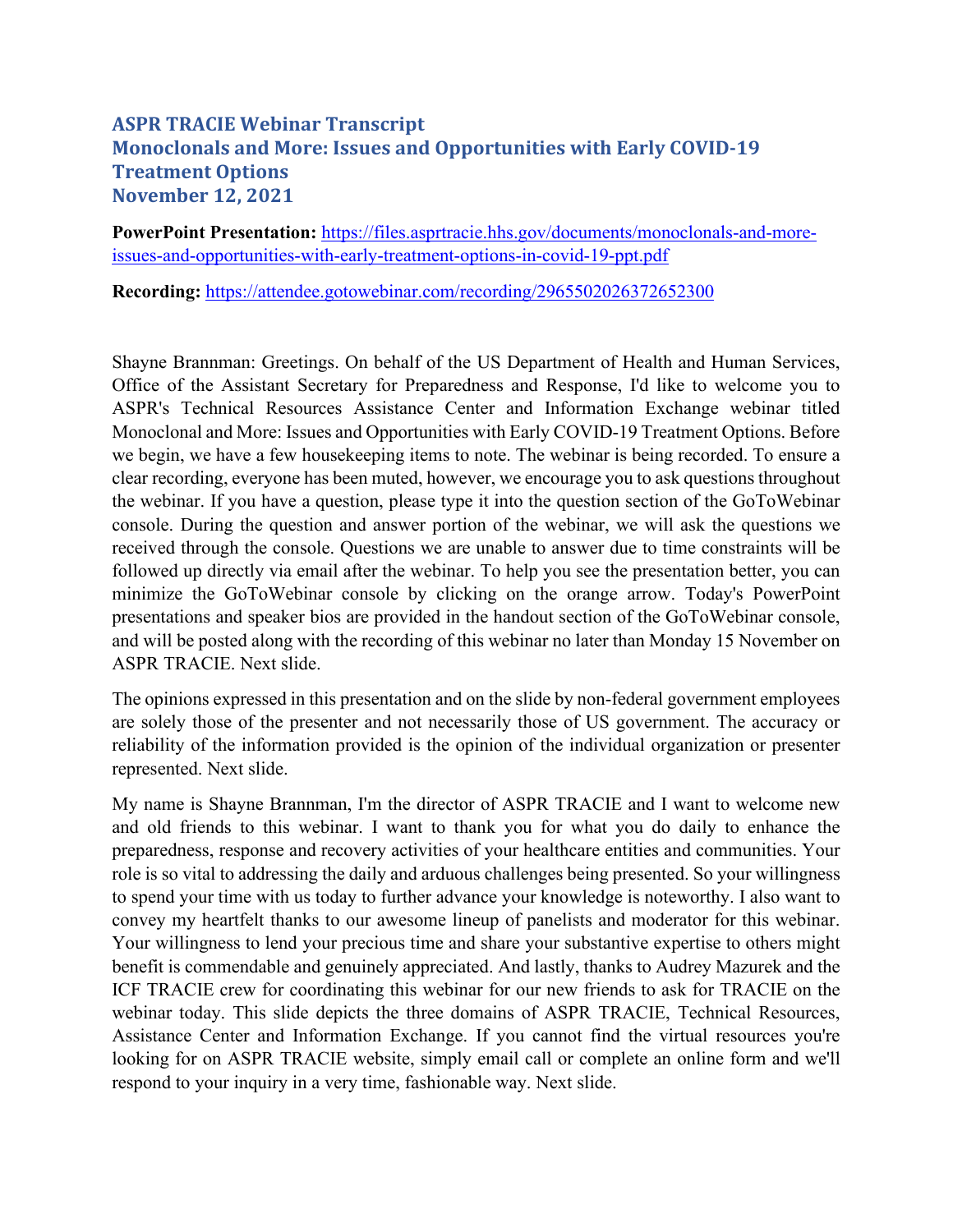This slide depicts some of the virtual resources that are available to you on this topic. So please check them out and return off and as new resources are continually being added or updated. Next slide.

 So let's get to this. I will now turn it over to Dr. John Hick from Hennepin Health, who also serves as the Senior Editor for ASPR TRACIE, who will serve as the moderator for today's webinar. John, let's start this important discussion today. Thank you, sir.

 and the federal government. The feds are at this point in charge of allocation of many of these thanks for joining us today to set the stage a little bit for, you know, allocation of scarce resources Dr. John Hick: Shayne, thanks so much for all you do. And thanks to everyone for taking the time to join us today. I know that many of you are burdened right now by significant numbers of COVID patients by vaccination challenges by many other challenges. So we hope to make this useful presentation today. It's really important when we talk about both monoclonal as well as other therapeutics that there's intense collaboration between the clinicians, state and local public health resources, you know, using a mechanism to make sure that there's equitable access in relation to the incidence of disease within the state. After that, though, it really is up to the state public health departments and the health care systems and clinicians to figure out how to best use these resources. Using some guidance from NIH and IDSA that we'll hear about, there is some framework for deciding, you know, who should have access to which particular therapeutics in what fashion and what venues. But there is quite a bit of planning that needs to be done in anticipation of some of these agents who have to come as well as, you know, continuing challenges with administration and availability of monoclonal antibody. So we're looking forward to a great discussion today. And we'll get right into our next speaker, who's Dr. Dan Hanfling. He's the Co-Chair for the Forum on Medical and Public Health Preparedness for disasters and emergencies at the National Academy of Medicine, and as a crisis centers of care master from way back. So, Dan, such as these therapeutics.

 on the issue of scarce resource allocation. And that is the topic that I want to introduce on this Dr. Dan Hanfling: Well, thanks very much, John, and thanks to all of the panelists and the TRACIE team for the opportunity to collaborate on this important discussion. And as noted, along with you, John, you know, I've helped to lead some of the planning and discussion over the past decade plus webinar as a level setter for the discussions that will follow. Next slide, please, or this slide.

Perfect. So how do we decide who gets access when there are therapeutics and limited supply? And for those of you who are familiar with the crisis standards of care framework, this will be a quick review. For those of you who may be less familiar, let me draw your attention to the fact that over a decade ago in 2009, during the H1N1 influenza outbreak, it was the great concern of the leader of ASPR at that time, Dr. Nikki Laurie, that this might be the big crisis that we were fearing. And so the National Academy of Medicine was asked to convene at that time, the Institute of Medicine asked to convene an ad hoc committee to address the four following questions, who should receive care when not all can be treated? How should limited resources be applied to managing the requirements of a catastrophic event when the health system will be unable to care for all? How should clinicians make decisions related to the delivery of medical care? And should the standard of care change when health care has to be delivered under catastrophic conditions?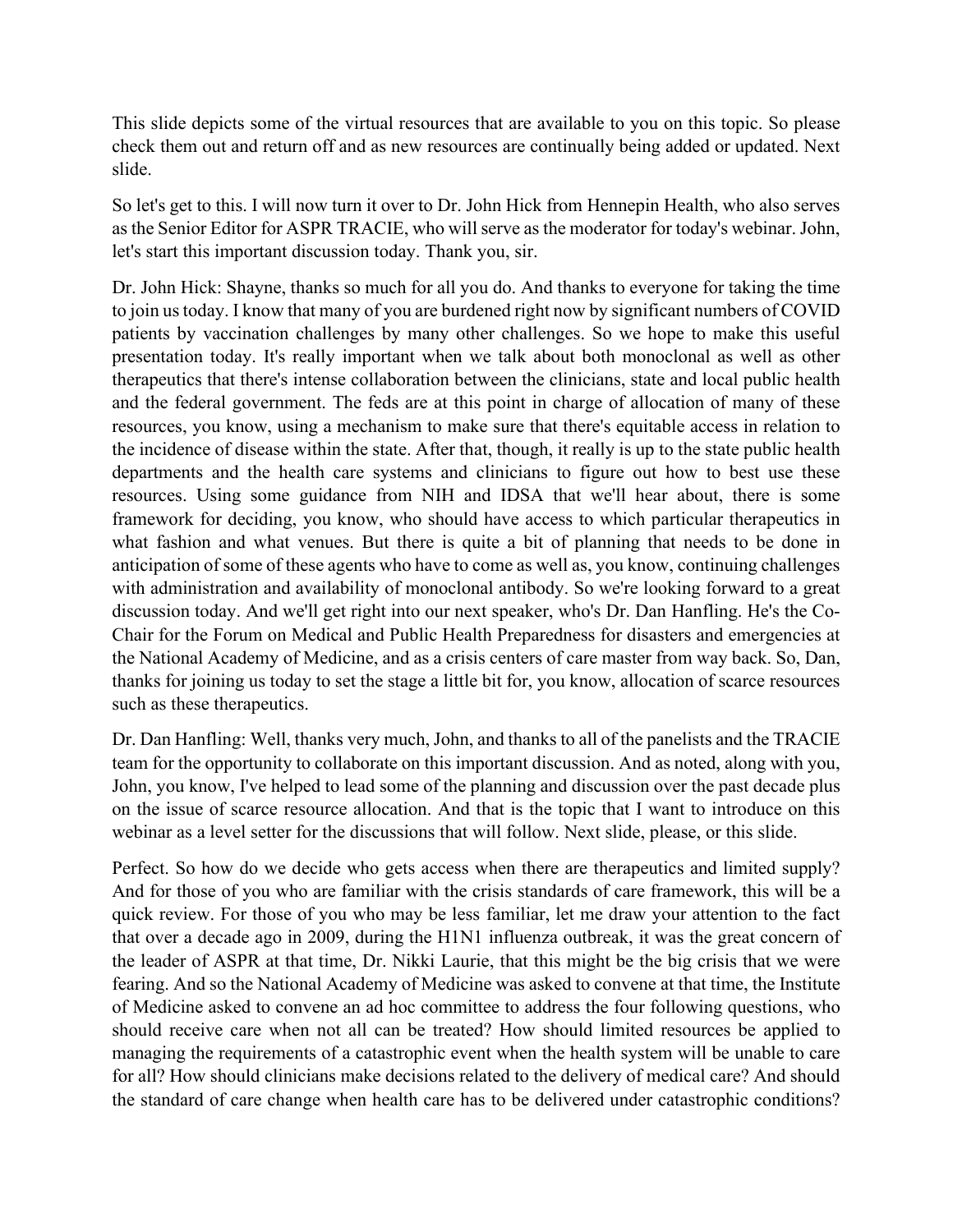And so the committee convened and in short order developed both a definition for what we call Association for State and Territorial Health Officials, all the way back in 2012, to help them think trying to do the right thing to protect themselves and to protect their community. There's a duty to responsibility to think about how to bring together all of the various threads to make as crisis standards of care and a framework. The definition, in simple terms, describes a substantial change in usual healthcare operations, and the level of care possible to deliver that is made necessary by a pervasive or catastrophic disaster. And it is quite clear that COVID has met all of the criteria of this definition. And so crisis standards of care, as we have learned throughout the course of the last 18 months, had been on the forefront of a lot of plans. And in fact, unfortunately, policy decisions that had to be invoked, most recently in Idaho, Montana, the state of Alaska, and now over the last few days, the state of Colorado, and shortly before that, New Mexico. So crisis standards of care as a framework is understood as a means by which to make some of these scarce resource allocation decisions. And the bottom line in the framework is that it is governed by both the rule of law and ethical considerations that are really the foundation for these decisions as we go forward. And I believe that we'll have a chance to get into that in more detail. Now, the truth is, is that with regards to pharmaceuticals as a scarce resource, we've been down this road before, particularly with regards to emergency medications, especially those that are available in the pre hospital environment, and oncology medications. And, in fact, along with John and other members of the National Academy's Crisis Standards of Care Committee, we participated with the through how we might adopt some of the National Academy principles for coping with and mitigating the effects of shortages of emergency medications. And that was a report that came out in 2012. And without getting into the details, we focused significantly on the importance of conservation, substitution and adaptation. And I would say that, in the context going forward for today's discussion, adaptation will be critically important as we think about flexibility needed to deliver on monoclonals and other antivirals in a scarce resource setting. Now, as I noted, the framework for crisis standards of care has really focused on ethical considerations. And you know, without getting into a full discourse on medical ethics, there were a couple of key areas that we have really highlighted. Accountability, that's accountability, both of the government to its subject if you will, as well as reciprocity, the fact that the population itself has some responsibility for plan and after all, most of us who are participating in today's session are planners and it's our comprehensive and as useful a plan as possible. And then there's the duty to treat. As clinicians, we are obligated, you know, we take an oath to deliver care and that is critically important. And so our goal is to balance both medical benefit and equity as we look at scarce resource decision making. This is not easy, as we all know. Next slide, please.

So who gets access. In January of this year, the National Academy of Medicine Standing Committee on emerging infectious diseases and the COVID-19 response, which is a group separate from the group that delivered the crisis standards of care work to the National Academies, actually was convened to look at the issue of monoclonal antibody allocation, and declared in a report that is available to you on the web, that the goal of equitable allocation is not to get every eligible patient to accept monoclonal therapy, but to identify the right patients at the right time. And they really highlighted the importance of transparency and fairness in making these decisions. And, indeed, linking both the January report to the work that had been convened over the last decade on the development of a crisis standards of care framework, the notion of falling back on a utilitarian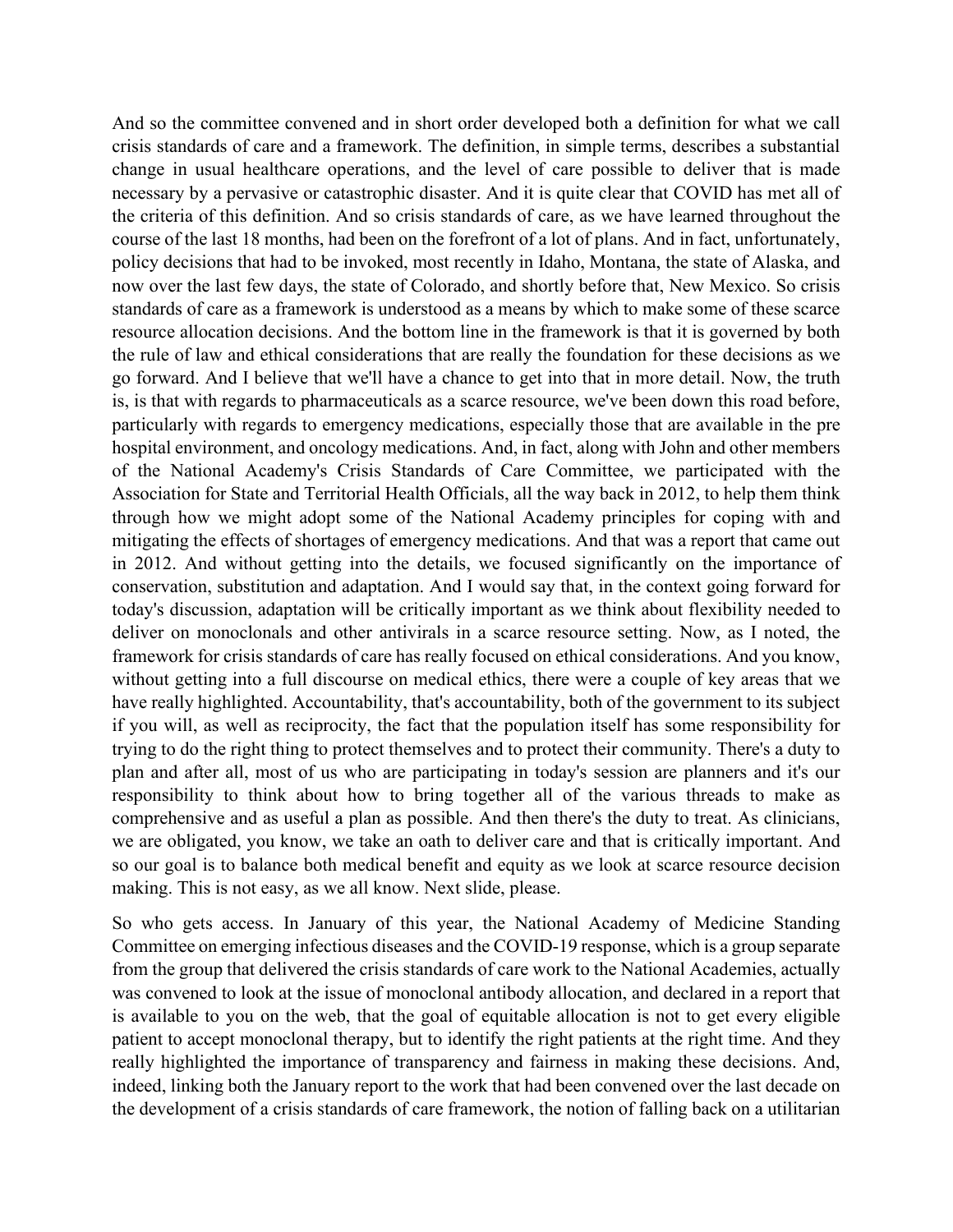done looking at indices such as the, you know, ADI and the social vulnerability index, the area decisions around who gets access to scarce limited supply of therapeutics. So with that, John, I framework, I think has, by far and away become the overwhelming and consistently agree to approach for delivering on scarce resource allocations. The utilitarian framework essentially states that patients who have the greatest risk of hospitalization and death should be given access to those lifesaving medications. In other words, we're trying to do the best for the most given the resources that we have available to us. Now with that in mind, you know, what we have highlighted within this utilitarian framework is the importance of being able to identify impacted population. So being able to realize and anticipate proactively who's at greatest risk by doing so targeting those areas and those patient populations with the highest incidence of disease in the community. And in the context of trying to do the best with what we have available to us, prioritizing treatment over prophylaxis. Now we're going to get into this in a little bit more detail. I'm quite certain as we go through in the presentation on both the monoclonal and other antivirals as well as in the discussion. But I do want to caveat the notion of treatment over prophylaxis because yes, in a perfect situation, if we had availability of resources for all, the immunocompromised would be a top priority for receiving protective countermeasures. That would include pre exposure or post exposure prophylaxis. But this becomes an issue of scale if we think about the number of Americans who fall under the category of immune compromised the National Institute of Environmental Health estimates 24 million Americans have an autoimmune disease, there are about 2 million new cancer diagnosis in the United States each year, there are those with diabetes patients over 80 years old smokers etc. The list goes on and the numbers increase significantly. So under conventional standards of care by which we define the ability to deliver medical services per conventional or usual standards, and we're not encumbered by emergency conditions, there's no question all those who are at risk would receive the medicines that would protect them. But under crisis standards, in which we're forced to make these very difficult allocation decisions, this is where the utilitarian framework really has to be emphasized. And if we only have enough countermeasures to treat, and not enough to prophylaxis, then we have to prioritize treatment and emphasize the importance of protective measures and very close medical monitoring. So that treatment can be started for very first signs of a change in clinical status. So that is a caveat. Now, I'll conclude this opening sort of level setting discussion, if you will, around the importance of equity and I think COVID made very clear to all of us just how much work we have to do with regards to issues of systemic racism and other structural impediments to the delivery of care, and we have to recognize and support the disadvantaged. Now that being said, you know, there has been a lot of work a lot of excellent work deprivation index and social vulnerability index, as means to appropriate resources where they are needed. You know, it's my sense that these are very, very useful tools for planning, not necessarily for response. And that too can be an issue for further discussion. But there's no question at the end of the day that the equity lens is really important as we look at how to make these very difficult will stop and turn it back to you. Thank you.

Dr. John Hick: Thanks so much, Dan. It's interesting, as we look at, you know, SBI versus ADI, the ADI actually identify as a lot of rural and frontier areas as being very disadvantaged. And I think that certainly comes into play when we talk about administration of, you know, monoclonals are available, availability of some of these therapeutics that we'll talk about a little later in the webinar. So thank you for that. Next slide, please.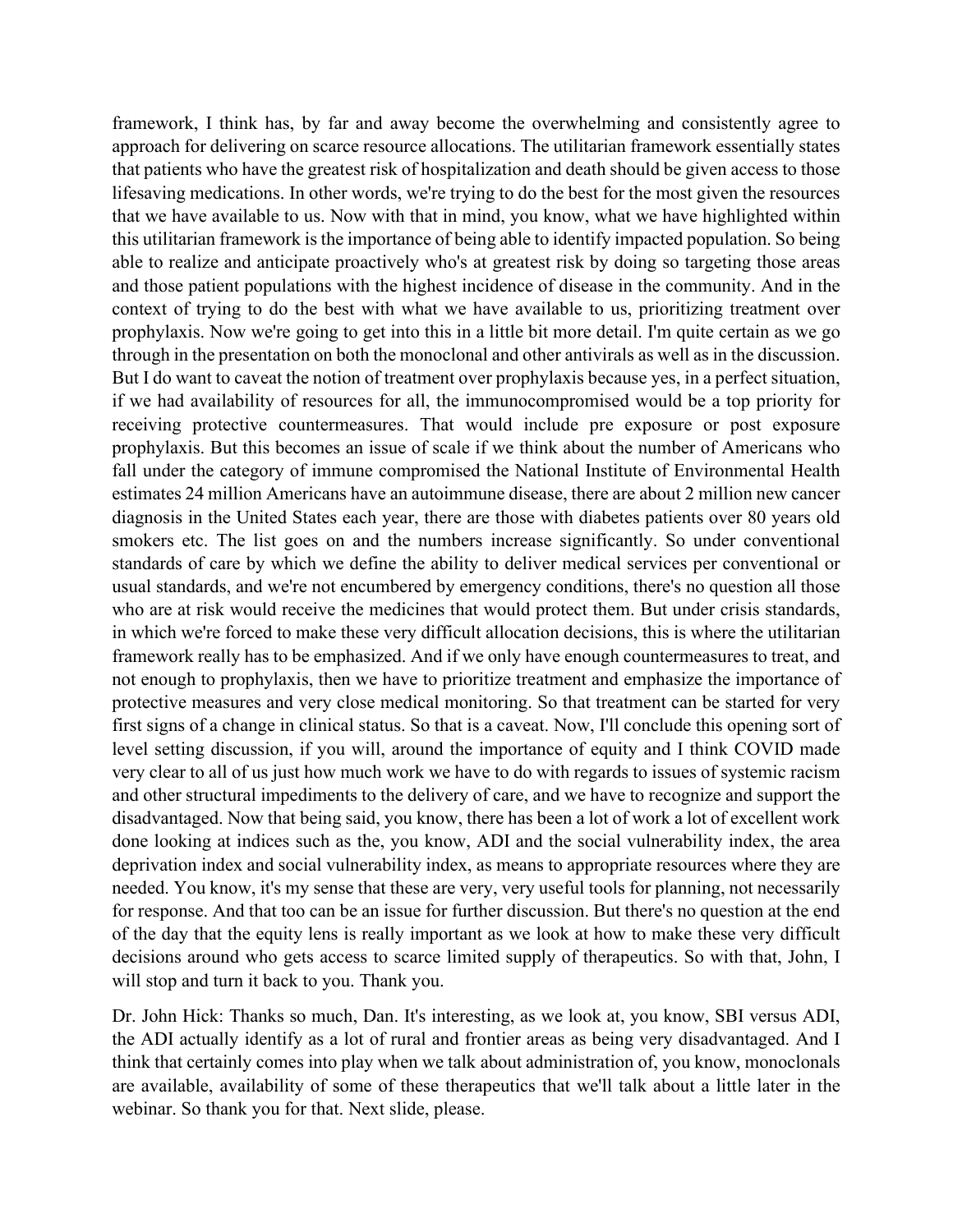So I just like to introduce our Rajesh Gandhi from Massachusetts General Hospital, who's an infectious disease physician there. He is also a panel member of both the National Institutes of Health and Infectious Disease Society of America's Treatment Guidelines Panels, although he's speaking today about his individual opinions. So, Rajesh, thanks so much for joining us and outlining some of the exciting, you know, opportunities and outcomes of these therapeutics.

 Dr. Rajesh Gandhi: Sure, it's a real pleasure to be here with you all. And I'm looking forward to the discussion. I've been asked to really review some of the evidence that has gone into the recommendations around in particular monoclonal antibodies, but also to point out some new interventions that are currently on the horizon and that may be here soon. And again, I'll reiterate that I'm speaking on my own behalf and not on behalf of the NIH COVID-19 Treatment Guidelines Panel nor under behalf of the IDSA Treatment Guidelines Panel. So let's go ahead to the next slide, please.

 SARS-CoV-2 infection starts out asymptomatic when people have a positive test but no symptoms. So the evidence I'm going to be reviewing really falls into this treatment spectrum. We know that They can then develop mild symptoms such as fever, cough, taste, smell changes, but no shortness of breath. Moderate illness is typically defined as having a preserved oxygen saturation, but evidence of lower respiratory tract disease. Severe illnesses, one people end up typically in the hospital with an oxygen saturation below 94% to keep near and extensive lung infiltrates, and then of course, critical illness, as well there's respiratory failure, shock, multiorgan dysfunction or failure. And the reason I put this up is because we think that the disease pathogenesis, which is where the treatments come in, is driven early by viral replication, viral loads in the nasal pharynx peak just before people get ill, and then tends to taper off in the nasal pharynx as people get into moderate and severe illness versus inflammation, which we won't be talking during this session about anti inflammatories. But inflammation is most prominent when people have severe disease, which is why anti inflammatories are typically used in hospitalized patients. So we're going to focus on antivirals, and we're going to focus on antibody therapy to begin with, because this is what we use in the outpatient domain. Next slide.

So here are the three authorized anti-SARS-CoV-2 monoclonal antibodies. Just as a reminder, these are antibodies that target the spike protein of the SARS-CoV-2 virus. These are a compilation of data from phase three placebo controlled clinical trials, these trials were all done in nonhospitalized patients with mild or moderate COVID-19. And were done in individuals who had at least one risk factor for severe COVID. And the reason for that is, in order to see an effect, you need to have a higher risk population. Because low risk populations with no risk factors tend to have a lower by definition, lower progression rate to severe COVID. So these trials and the numbers that you're seeing on this screen have 70 to 85% reduction in hospitalization and death with each of these three antibodies or antibody combinations were done in high risk populations. And as you know, the FDA has authorized these three products. Next slide.

A little bit more granularity around the authorization. This is for individuals who are not hospitalized to have mild to moderate COVID-19 are at high risk progression. And this is important are within 10 days of symptom onset. Now those trials that lead to the clinical trials data, often people were treated even much earlier than 10 days they were often treated within three or four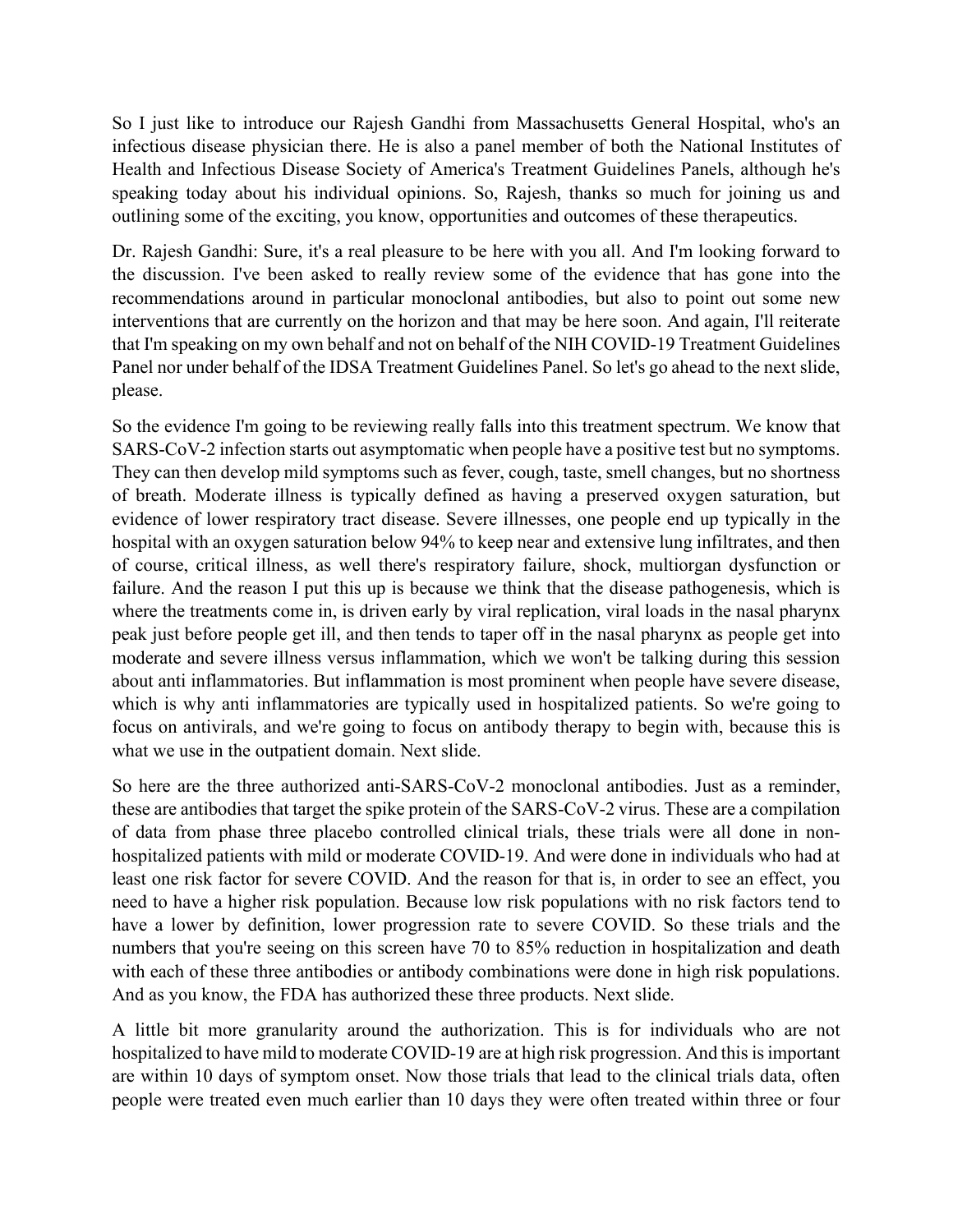a reminder for me to say that testing and treatment really are hand in glove you need to be able to days of symptom onset. But nevertheless, authorization gives a little bit more of a buffer. This is test quickly and get a result quickly so that you can treat quickly. Next slide.

Now a bit of a detour for a second I'm going to say a word about anti-SARS-CoV-2 antibodies for prevention before we come back to treatment with small molecules. So let's go to the next slide.

being in an institutional setting such as a nursing home or prison. Let's go to the next slide. So here are the authorizations for post exposure prophylaxis, casirivimab and imdevimab either given subcutaneously or intravenously, or bamlanivimab/etesevimab given intravenously, both are authorized for post exposure prophylaxis, and individuals who are at high risk for progression to severe COVID-19 that same hallmark as for the treatment trials, but also here they add and are not fully vaccinated are not expected to mount an adequate immune response to COVID vaccination for example, immunosuppressed individuals, and then this is conjoined with an exposure within six feet for more than 15 minutes in the same household, direct contact, exposed to respiratory droplets as an example or someone who's at high risk of exposure because of them, for example,

 delivery of tixagevimab, cilgivimab, which is a long acting antibody, cocktail versus placebo. The About 5000 or so ultimately were included. Over age 60 was about 43%, obesity was present and about 42%. You see some other risk factors for severe COVID such as cardiovascular disease I want to say a word about something that the FDA is currently reviewing, which is the use of a combination monoclonal antibody product for pre-exposure prophylaxis. So these are data that were presented at IDWeek this year from the PROVENT study. This is a study of intramuscular people who are in this trial about 6000 or so were adults, they had negative testing and for SARS-CoV-2 and this is quite important, they were unvaccinated. This trial and the results that come from this trial are in an unvaccinated population. They were randomized two to one to either get the long acting antibody cocktail given intramuscularly or placebo. Who was in PROVENT? COPD. The bottom bullet, though, in the box I want to highlight, only 3.8% of people in PROVENT were immunosuppressed. What were the results? There was a 77% reduction in symptomatic COVID-19. You see the two curves diverging there, the prophylaxis curve is the antibodies, the grayish curve is placebo. And that's that 77% reduction. Next slide.

Just a couple of slides on what is on the horizon, and we'll see where this goes. But we'll start with a small molecule antivirals for SARS-CoV-2. So now we're shifting from antibodies to small molecules and these are the drugs we're going to talk about now are oral not potentially administered. So we'll start with molnupiravir. This is an oral inhibitor of SARS-CoV-2 replication. It works by inducing mutations in the virus a mechanism called viral error catastrophe. The data and these are data from a press release not from a peer reviewed publication nor even from a press nor even from a preprint. But in the phase three move out study non-hospitalized adults, mild to moderate COVID-19. One or more risk factor for severe disease, symptom onset within five days of study randomization. So again, they got in there quickly randomized the molnupiravir at the dose shown here 800 milligrams twice a day or placebo for five days. The way this is given is four 200 milligram pills given twice a day. And then results I'm about to show you are on an interim analysis of just over 770 individuals. Next slide.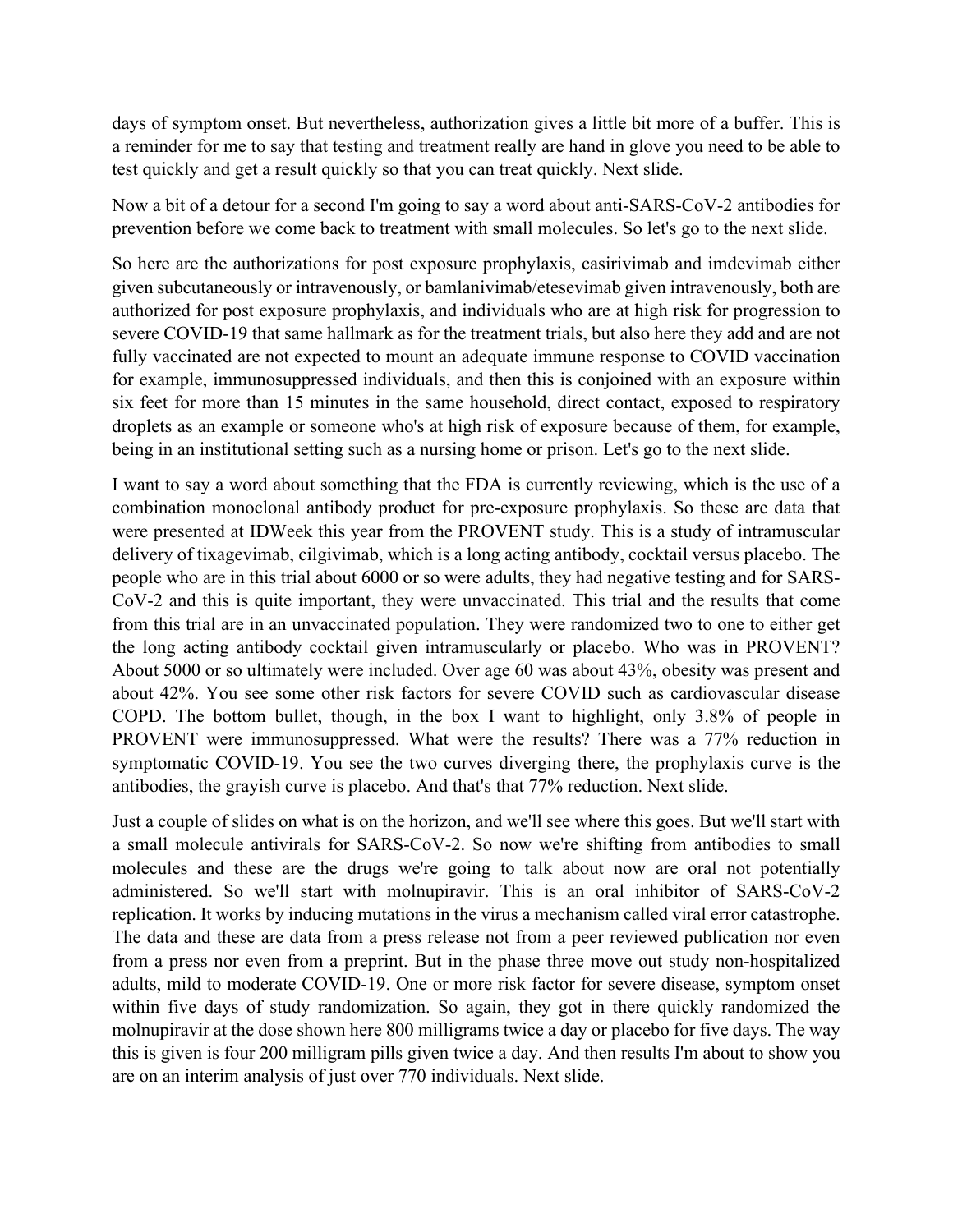14%. Zero deaths in the molnupiravir group eight in the placebo group representing a 48% month to consider the evidence as well provide guidance around this drug. Let's go to the next slide. Here are the results. And before we get to the results, the median age of the trial participants were in the mid-40s 14%. Again, in this trial also were over the age of 60, obesity was by far the most common risk factor 77% and diabetes in 14%. This was an international trial. And the majority of participants, I believe came from outside of the US. You see the results on your right hand side in the table the rate of hospitalization and death with molnupiravir was 7.3% as compared to placebo reduction in hospitalization or death. A subset of individuals had testing for gamma delta and new variants and the drug seem to be active against those variants. The UK has authorized this sometime last week. In the UK authorization materials, they comment that there's no dose adjustments for renal or hepatic impairment and no anticipated or identified drug interactions that's coming from the UK material. The US FDA has convened an advisory meeting at the end of this

 through a press release is shown here. It's a phase 2/3 trial called EPIC. It was done in high risk considered similar to non-breakthrough infections in terms of monoclonal antibodies. Next slide. And then the other small molecule that certainly has been in the news goes by the letters that you see there, I'll call it 332 for short. This is an oral SARS-CoV-2 protease inhibitor. It is given with a drug that those of us who do HIV work are familiar with called ritonavir. The ritonavir is an anti HIV drug, but here it's being used as a pharmacological booster. The data that's been released non-hospitalized patients randomized to get the 332 drug with ritonavir. That's a total of three pills every 12 hours or placebo for five days. Here two is an interim analysis of patients treated within three days of symptom onset. So really quick, 774 individuals, you see the results in the table, the rate of hospitalization and death was 0.8% in the drug group with zero deaths. In the placebo group, it was 7%, but seven deaths, looking at hospitalization and death, that's an 89% reduction. There were similar reductions in hospitalization or death among people treated within five days of symptom onset. So a little bit more of a buffer there. That's about 1200 people. These are the results for high risk patients, we're told that it's also being evaluated in lower risk patients and for post exposure prophylaxis with those trials not yet completed. Let's go to the last I think, pause to the last slide here. One reminder, currently the NIH guidelines and the CDC recommend that for people who develop COVID-19 After receiving SARS-CoV-2 vaccination, prior vaccination should not affect treatment decisions including use of and timing of treatment with monoclonal antibodies, that is breakthrough infections, if people will otherwise meet criteria should be

 drug, which I'm sure will also be reviewed by the FDA in the future. And then once people are So here's kind of a summation of what we've been talking about in terms of that treatment spectrum. Pre exposure prophylaxis I put in all caps vaccine, vaccine is really the way to prevent SARS-CoV-2 infection. I put a question mark next to the cocktail that's being evaluated by the FDA. We talked briefly about post exposure prophylaxis, this is in the exposure category. Once people have mild to moderate illness, we've talked about the three antibody products for high risk patients, I put a question mark next to malnupiravir and I'll put a question mark next to the 332 hospitalized, we're talking about other interventions, not the focus of today's conversation. So let's see the next slide.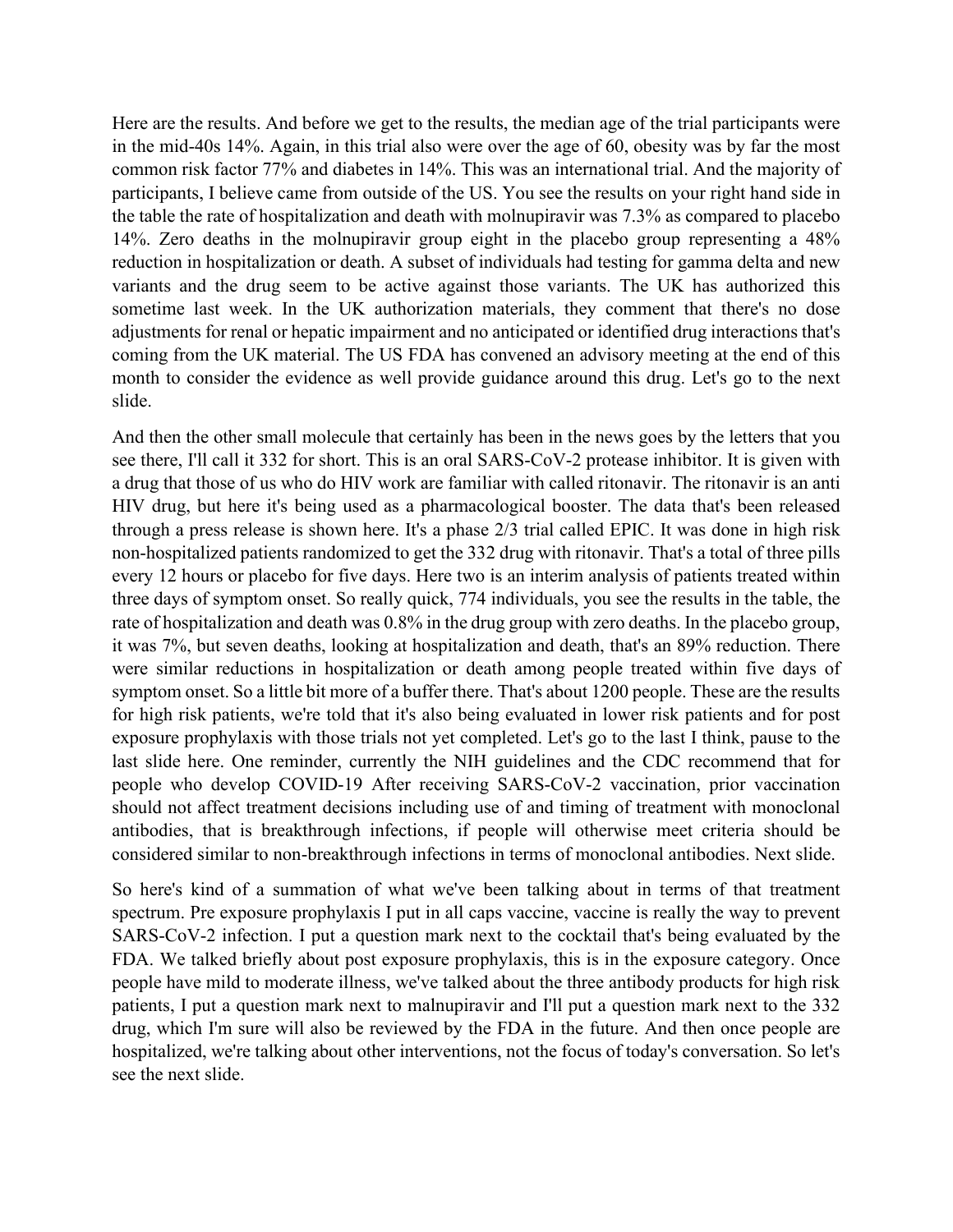Yes, that's it for now. And again, thank you for having me on the panel.

 with names that are almost impossible to pronounce? Do you think we'll be seeing additional combinations of existing antivirals like ritonavir and other, you know, protease inhibitors and things in combination with other antivirals? Is this something that you think these cocktails could Dr. John Hick: Great. Thanks so much, Raj. How do other companies just sit around and come up be, you know, a wave of the future?

 the 332 drug, or even a monoclonal antibody may be quite unlikely to lead to resistance. I haven't immunocompromised, I can see real value and studying a combination oral antivirals. Dr. Rajesh Gandhi: You know the issue of combinations is a good one. I think, certainly, for chronic viral infections, you absolutely need a combination. So for hepatitis C, as well as for HIV monotherapy really doesn't do the trick. This may be a little bit more analogous to influenza, where the duration in an immunocompetent person a viral replication is pretty short on the order of maybe seven days or so. And so it may be that a monotherapy with either, let's say, malnupiravir, let's say personally seen resistance data from the oral drugs, I don't think those data are yet available. So this may end up being a bit more like influenza, where for immunocompetent we use also baloxavir. For influenza, there are combination trials that are underway for influenza. I think where combinations are likely to be needed are in immunosuppressed individuals where viral replication can really go on for, you know, quite some time. We know out for several months. So in

Dr. John Hick: Great. Thanks so much, Raj. Our next speaker is Jay Epstein with the COVID-19 Therapeutics Response arm of HHS/ASPR to talk a little bit about distribution and opportunities with these agents. Jay, thanks so much for taking time today.

Dr. Jay Epstein: Thank you very much, Dr. Hick. If I could have the next slide, please.

So I'm going to talk about the federal government role in the procurement and distribution of the monoclonal antibodies against SARS-CoV-2. So the fundamental concept is that the federal government has a responsibility for ensuring rapid and equitable access to medical countermeasures in a public health emergency. The strategies that the government employs may include the development of products, their procurement, their distribution, guidance on distribution and administration, feedback reporting. And this is especially true for novel products, as opposed to repurpose products. When the demand exceeds the supply, the government typically will invoke allocation strategies in order to allow equitable access and to ensure both a predictable and a consistent supply with broad applicability over geography and time, and also with the capability for the jurisdictions. That is to say the states, the territories and the Federal jurisdictions like Department of Defense or Indian Health Service, to target the delivery and the administration of products to meet the needs that are unique to their jurisdiction, for example, to best identify where the high risk populations are, and the areas of the highest disease burden, as well as logistical constraints. And as Dr. Hanfling said, there had been historic examples of government allocation in which included allocation of oseltamivir in the 2009 to 2010 H1N1 influenza pandemic, as well as the initial distribution of COVID-19 vaccines. The USG or government purchase and distribution of monoclonal antibodies for COVID-19 has played a major role in the COVID 19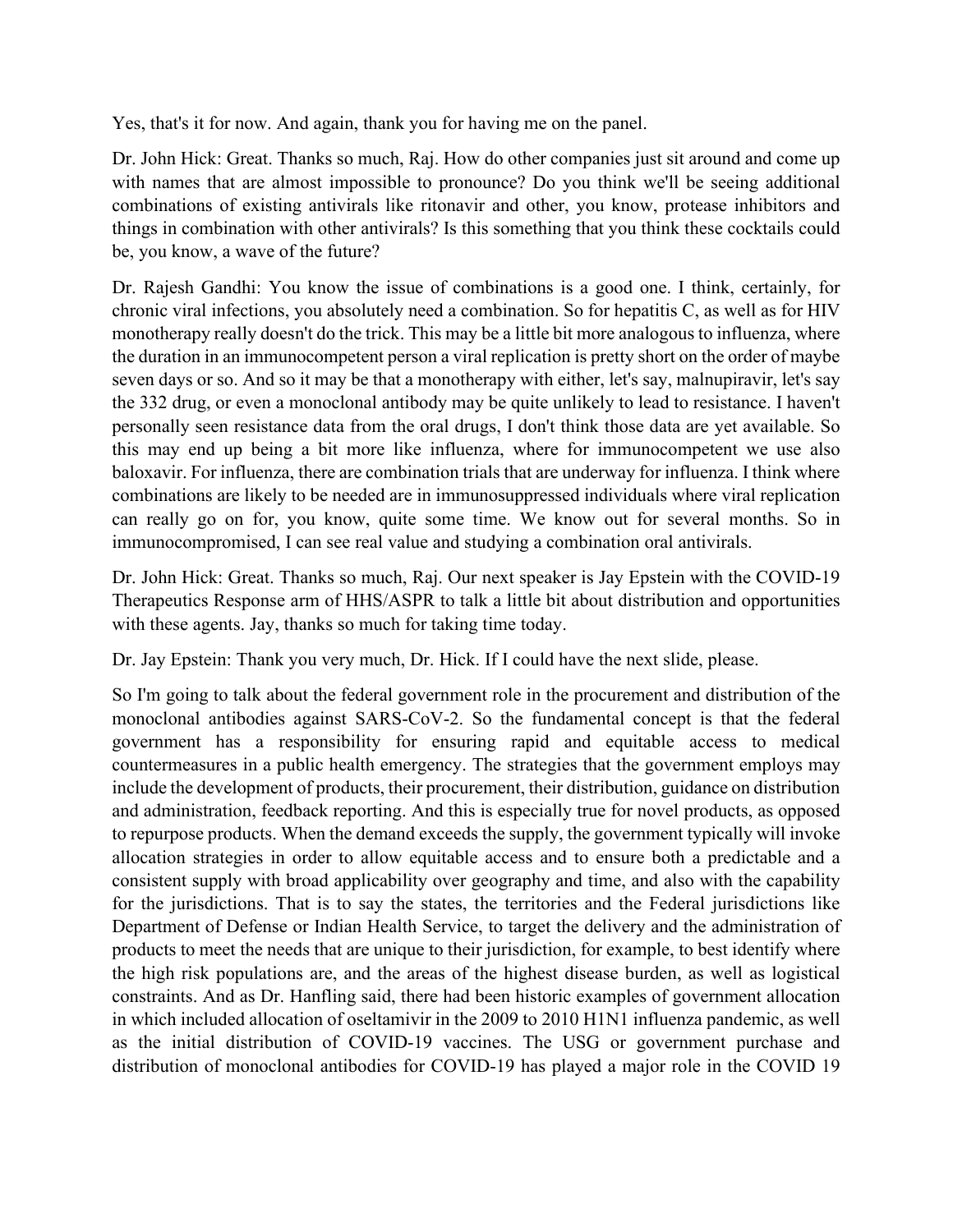pandemic response by providing the first and only therapy for early treatment of symptomatic infections to prevent hospitalizations and deaths. And this role is still evolving. Next slide, please.

 So equity consistent with the crisis standard of care framework is a cornerstone of the federal determining the allotments to those sites. Next slide, please. approach to the distribution and administration of medical countermeasures. The federal government believes that when supplies are critically limited, jurisdictional partners are best positioned to determine how to ensure access to these products for their populations. So on that basis, the government has been allocating monoclonal antibodies to jurisdictions based on their relative need. Again, the concept is that the jurisdictions rather than the government, best understands the need in those areas, and also, as has been mentioned, can use advanced tools such as the CDC social vulnerability index, the area, deprivation index, and geospatial mapping of provider locations to address equities through the prioritization of the ordering sites, as well as

 So under this allocation systems, the jurisdictions receive a proportionate share of a weekly So the story with respect to the monoclonal antibodies starts in November 2020, when FDA first gave emergency use authorizations. And it was at that time that the Office of the Assistant Secretary for Preparedness and Response began allocating monoclonal antibodies to jurisdictions. I should mention and it's important that the NIH ethics group was consulted on the strategy for equitable allocation of a limited supply. However, as supplies became available relative to demand, unrestricted ordering was put in place starting in February of 2021. And over time, on the order of 7000 individual sites submitted orders. However, this all changed with the surge of the delta variant that began in July and became dramatic in August, we had a phenomenal increase in orders, roughly from 10,000 doses per week to over 220,000 doses per week, which threatened to exhaust the available supplies of monoclonal antibodies within just a few weeks. Consequently, in September of 2021, the Assistant Secretary for Preparedness and Response reinstituted allocations, and at the same time began a massive procurement effort to ensure that there would be an ongoing supply and to make sure that it would be available equitably both geographically and temporally. weighted average of newly reported diagnosed cases and hospitalizations. Next please.

 different routes of administration and logistical complexity. As it has been said, monoclonal So as Dr. Gandhi already said, we have an evolving landscape. This situation of the pandemic has been and continues to be dynamic. And as the landscape evolves, the Office of the Secretary for Preparedness and Response will continue to balance allocation of monoclonal antibodies in response to product availability and take into consideration also user preferences for products with antibodies for pre exposure prophylaxis are under FDA review. And distribution of those products may warrant different strategies then for the early therapy in order to target the at risk populations as they may be indicated in an emergency use authorization. We don't know right now, how broadly or narrowly those intended uses will be defined. So again, the Office of the Assistant Secretary for Preparedness and Response anticipates a transition to commercial distribution of monoclonal antibodies through the healthcare system when crisis conditions resolve, and when monoclonal antibodies are no longer in limited supply. Equitable distribution strategies also will be needed for any authorized oral antivirals. But there the distribution sites will be selected in accordance with oral as opposed to subcutaneous or IV administration. And we don't know to what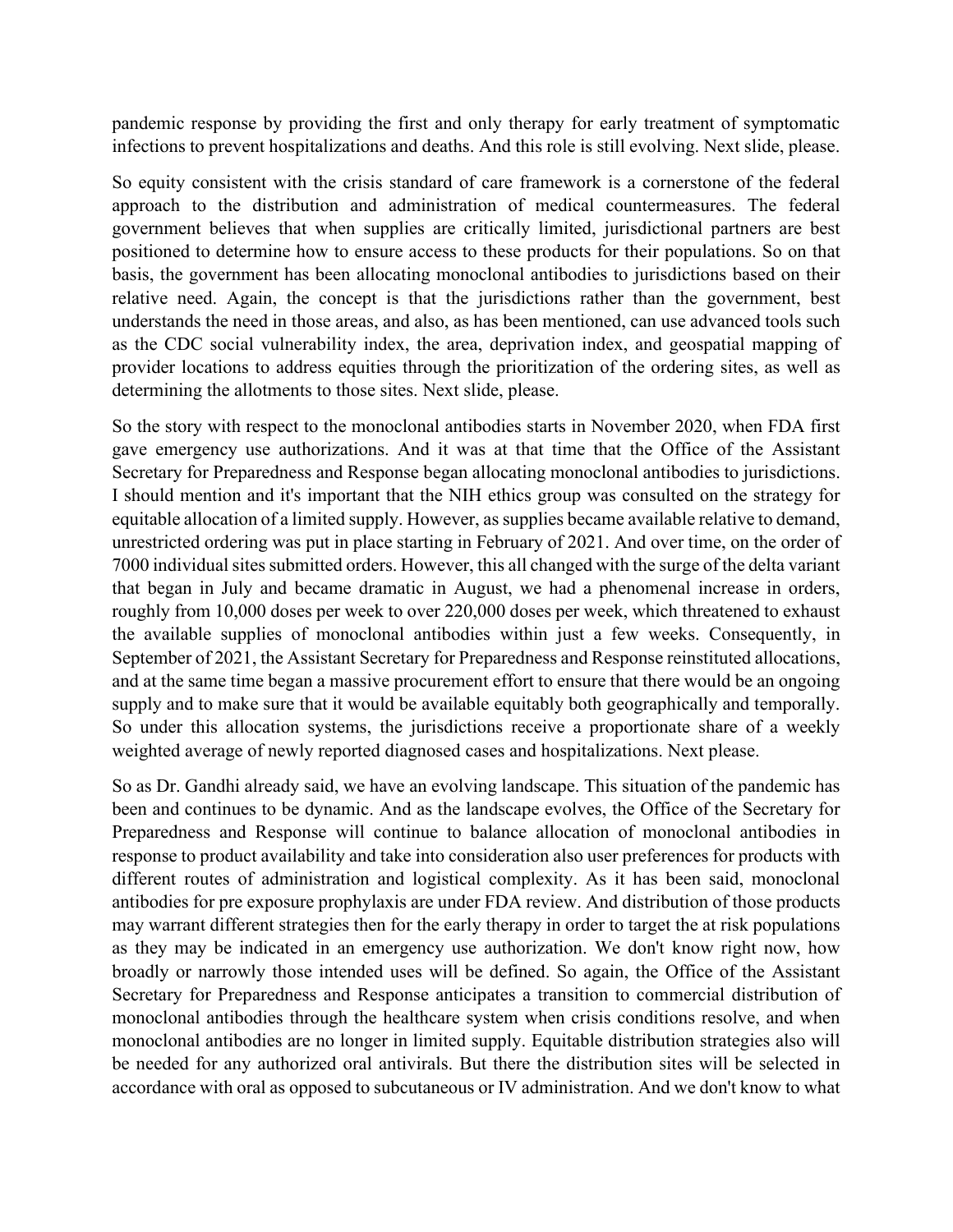extent the availability of oral antivirals will impact the demand for monoclonal antibodies, and also the supply because this could affect the production by the manufacturers. So in summary, the Department of Health and Human Services and the ASPR will continue to provide access to government purchase medical countermeasures for COVID-19. But challenges will persist to broad and equitable distribution with the prioritization of clinical use when products are in limited supply. But I think we need to understand that these are also new opportunities to advance the prevention and therapeutic response to COVID 19. So thank you very much. And back to Dr. Hick.

 Officer for Alaska Department of Health and Social Services, and I'm glad that at least cases are Dr. John Hick: Thanks, Jay. Grateful through your management to that process and avoiding sort of a first come first serve ordering system that tries to balance the needs in the States. And it gets a perfect transition to talk a little bit about the state level, and so on to Anne Zink, the Chief Medical declining up there. But you all have been in a lot of ways uniquely challenged with this pandemic. Thanks for taking the time to join us.

 to think about ways to move forward. I'm the Chief Medical Officer for the State of Alaska. I'm Dr. Anne Zink: Yeah, great. Thank you so much, John. It's an honor to be here. And thank you to the other panelists, I always learned from you all, and it's really great to be able to spend this time also the President-Elect for ASTHO, and appreciate just a few minutes to talk about the final mile. And some of the challenges at the state and local level and what this can look like.

 works well in Alaska may be very different in DC. And so want to make sure that I address kind Going on to the next slide, ASTHO represents the state and territories. And it's just impressively diverse. We live in a big, beautiful, messy democracy with a really complex healthcare system. And so thinking about how we interface health care, public health, and thinking about the overall mission is really dynamic, super interesting but very challenging. What may look like it really of what it looks like here, but also across other states as well.

 I'm, you know, coming from Alaska, I'm just going to go over a few things in Alaska, because I them. All of their hospitals are 638 hospitals. And so they work quite independently from IHS. Moving on to the next slide, I think it's always helpful to speak a little bit in context. And so as think it highlights some of the huge challenges in the nation as a whole. I sometimes joke that Alaska is just a larger microcosm of what we see across much of rural America, it's just much larger here. And so you can see some of the gaps and strengths in a different way. So Alaska is bigger than Texas, Montana, and California combined. We have more coastline than the East Coast and West Coast combined. And 80% of our communities are not connected by the road system. So they're either connected by plane or by boat. And so that makes distribution and movement across the state incredibly challenging. We kind of have two structures that are overlaid on top of each other. I mean, there's a traditional healthcare system, but on the left, you can see our public health system. We have a very centralized public health system. So we don't have a lot of local public health authorities and many of them do a turret work, where they work remotely to support many of the regions you can kind of see the regions on there. But that's also layered in combination with the tribal health system 40% of the nation's tribes are here in the state of Alaska, we have 229 independent federally recognized sovereign tribes and nations, and working in coordination with And in many of the regions, the tribal health system is the only health care system in that region.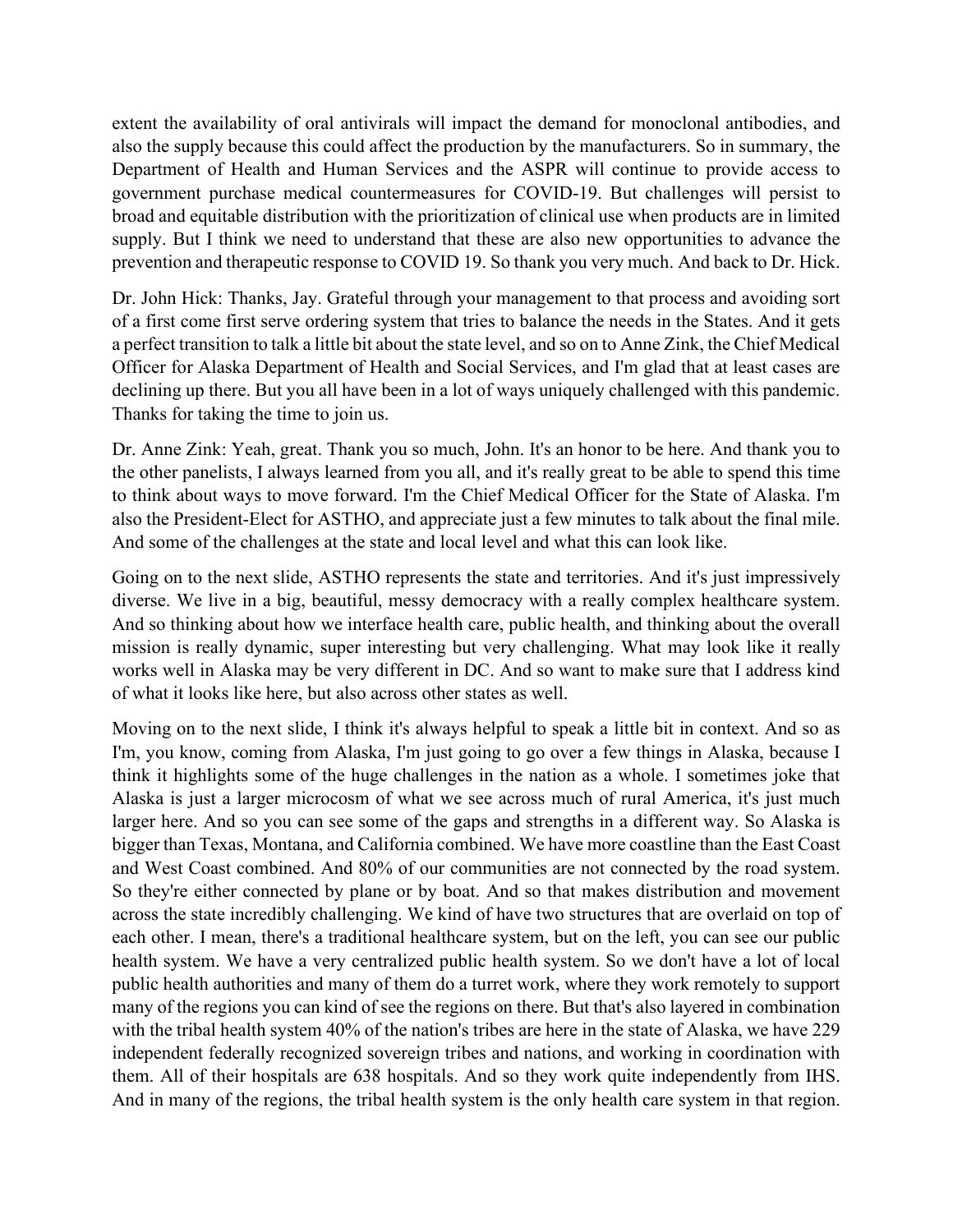And so being able to partner and work super closely with them is really important moving forward. We also have more veterans, per capita and more military per capita. And so thanks to all the veterans who have served as yesterday was Veterans Day, but these partnerships between state, local and federal really highlight when we have so many people in the state who have federal connections.

 doctor to talk to, or they don't have the time to be able to meet with someone. And so this is where Moving on to the next slide, it's really great to think about how to ideally do this, but I am constantly reminded about how many people don't have access traditional health care systems. So in this Kaiser Family Foundation study, you know, 1/4 of adults, and nearly half of adults under 30, do not have a primary care doctor. And so when we're thinking about, you know, who would make sense for this medication, how are we going to get this out, this is where a lot of the work within the public health space has really had to focus, because they don't have a primary care we've seen pharmacies really stand in as well as many other partnerships moving forward. So when I'm thinking about these new therapeutics, this is what keeps me up at night, this group under 30, and how we're going to be able to connect the fact that they're not connected into the healthcare system with the overall treatment and testing. This is why we've had to stand up so much work at States to be able to respond, we've really seen is that industry and people's jobs play a gigantic role in this as well as other existing infrastructures, as mentioned, like the pharmacy structure.

 antibodies in these rural villages, but they don't really have the skills or expertise to do IV or IV infusion. So which monoclonal is available makes a really big difference for them, and making supported by these regional tribal clinics. As mentioned, schools clearly play a huge role. I distribution of information resources, as well as thinking about the public health experience. So So moving on to the next slide. These are just some partnerships that we've really had to implement and to be able to use in the state of Alaska, to be able to get out everything from vaccines to treatment options, talked about the pharmacies drive up and walk through clinics, we've actually had boot up clinics to be able to get out things like vaccines, as well as testing supplies for monoclonal antibodies. Many of our rural villages do not have a nurse practitioner or a PA, a physician, or a nurse, they have what are called community health aides. And so there's three different levels of community health aides, but they're kind of like community health workers, who live and work in those communities. And we built into their ability to give care, information about testing, but also monoclonal antibodies. So they've been doing a lot of subcutaneous monoclonal sure that we are giving them the skills and tools to be able to make decisions about the health care, which can be really challenging, given kind of the limited structure in that space. That's really then sometimes joke that people don't know who the local public health leader is, and that's fantastic, but they know who their principal is, and they know who their teacher is. And so I think finding more ways to support the health of families via schools is going to be a key mechanism for things like offering antigen testing at schools, industry and workplace are invaluable in our seafood industry, with people who work on these ships for nine months of the year. So being able to provide them with treatment, if needed, such as monoclonal antibodies, we've delivered monoclonal antibodies on deep sea vessels working out in the Bering Sea and on cruise ships, because those patients aren't coming in. And we also don't want to transport a bunch of COVID positive patients, if we can safely keep them kind of in place and be able to treat them. So working with industry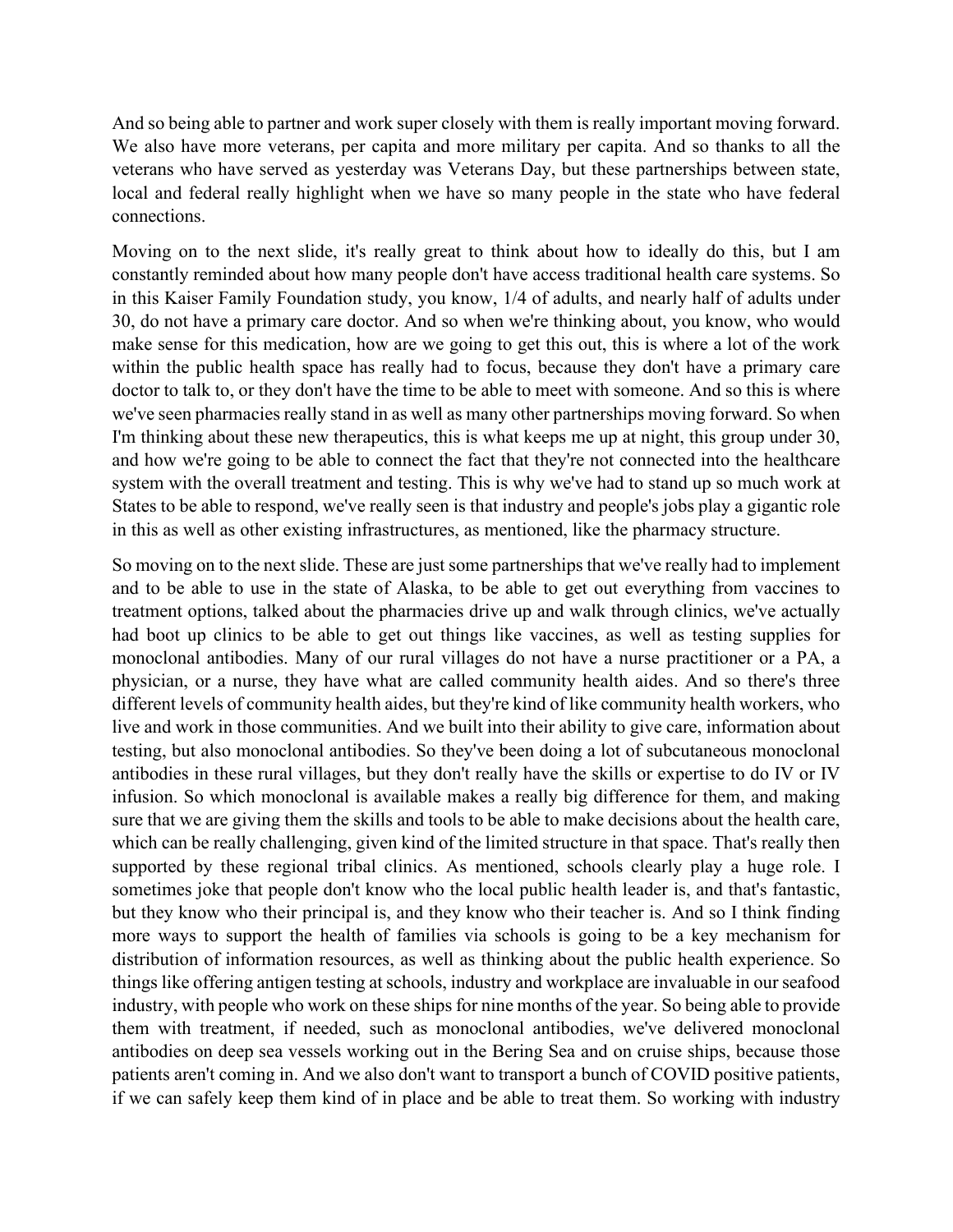where that person now is and being able to get them treatment options? So people move a lot, not and workplaces, I think is a huge area where I'd like to spend more time really diving into how we can support. Department of Corrections, another one, you know, having people come out of the correctional facility to access care can be really challenging in many ways. And so working with the Department of Corrections to offer treatment within the department, as well as early identification is critically important another area that we worked with. And then travel industry, we've tried to really use geography to our advantage in the state. But this can make some challenging opportunities. So we have testing at most of our airports. But if someone gets tested before they move out to a rural village, they test positive, how do you make sure that you connect just between places within Alaska, but between states. And really our systems are very located at a statewide or sometimes just a very local level and not a national level. And so this movement of people can be really challenging when you're trying to connect a test with a treatment option overall.

 stood up a monoclonal antibody infusion center really early on, right, the very beginning of incredibly short amount of monoclonals, and our cases were continuing to surge, it was just a day Moving on to the next slide, just a little bit more about the role of the state. You know, Alaska monoclonal antibodies, just because we didn't think that the private healthcare sector would be able to do this. And we were concerned about the lack of equity. If we were relying simply on the healthcare infrastructure, it would really bias those who really had access to health care and an effort to address some of the inequities we were already seeing in our data. Wanting to stand into that space is expensive, you know, setting up a place for people to get monoclonal infusion and staffing associated with it, but have now been working with additional contractors. Some of our EMS teams have been offering monoclonals at home. And that's been actually really useful. They've been able to test and educate the entire household, then if someone test positive and talk about household recovery, but really having to think about very different partnerships than just going to an infusion center. Again, cruise ships, being able to deliver a state has really had to stand in in distribution. So even instead of like Alaska, you know, having 20 doses of monoclonals is too much to center many of our areas. So both with vaccine as well as treatment, our state has had to really be a redistribution center really had to stand into the health care space, and be able to distribute one dose or five doses depending on what's needed. Particularly when we were by day trying to move each space. The other thing is this, you know, that little asterisk on the bottom of your mail that says not in Alaska and Hawaii, and this goes through our territories, sometimes the normal delivery of mail and services and FedEx and these other systems that we use, don't go to all the places in the country. And so we've oftentimes had to stand in and be an intermediary shipping company on top of a distribution company to try to make sure that that final mile things are actually able to be distributed and get there.

 was sharing monoclonal so in particularly regions like Juneau having you know, if we have Moving on to the next slide here, just some logistics that have been taking place. So again, movement between systems. So when one hospital needs it, moving it to another one working with the seafood companies, industry, again, like ConocoPhillips flights up to Alpine Medical Health and trying to get monoclonals up there when and you know way north in the Arctic Ocean. And our large crews that do a lot of oil work being able to get monoclonals out there. And a lot of work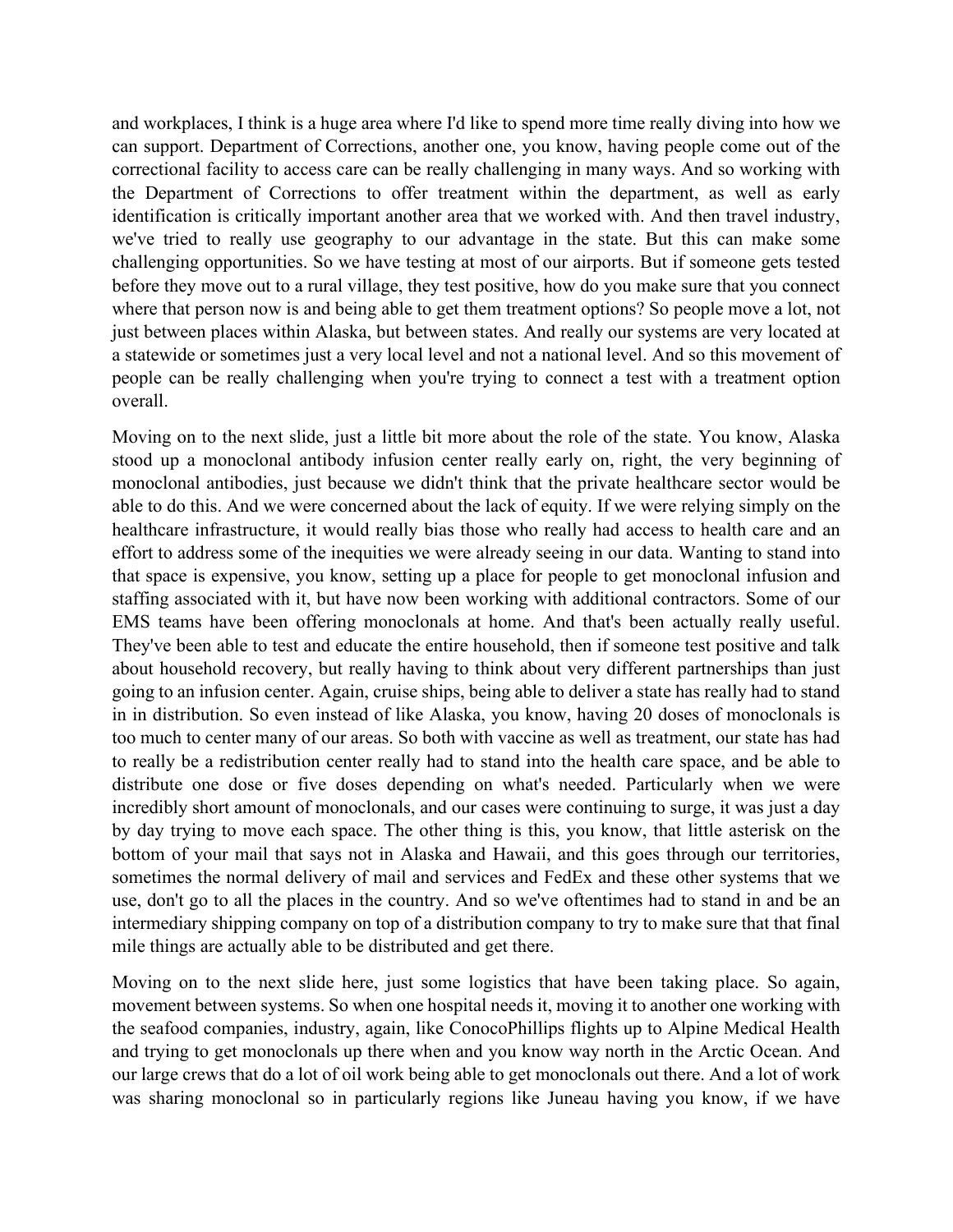monoclonals in one site, being able to share with kind of the local community around that area to be able to make sure each and every dose is used as quickly as possible and appropriately as possible.

Moving on to the next slide, something else I wanted to highlight was just it's hard to plan on changing demand. So here is Alaska's use of monoclonal antibodies. And you know, when we're at that, you know, bottom level, it's okay, we've got some space, we've got some capacity, and we can move things around. But what we really saw is that it's hard to set up systems that move as fast as this virus. This virus just moves so quickly and can cause outbreaks so fast, that it can be very challenging to then change the system or be able to move or be able to meet the demand of treatment options, or of other things such as testing moving forward. So here, you can see just the skyrocketing demand that we experienced here in the state with monoclonal antibodies.

 away, works really great when the case numbers are low. But when those case numbers surge, the workforce. We've seen a real loss of people within public health and the public health sector as Moving on to the next slide. Something that I think we really struggle with, and I think every state has struggled with this is that there are a finite number of people to respond to all of the same things. And so as cases client present positivity climbs, the testing then becomes delayed. A test that normally would take, you know, 12 hours to come back now is taking four days to come back. That's the same group of people who are then trying to offer treatment options. And so the entire system becomes incredibly bogged down. And we're just asking more of the same people over and over again. And so that idea of like, okay, we're going to test and then we're going to treat right entire system kind of falls apart. And it becomes very challenging to do that. I have to say one thing that we really appreciated here in Alaska, I know other states have used this as well, FEMA set up these GSA contracts that we were able to then leverage to be able to get additional staff up into the state. And this helped to support not only our hospitals, but also places like our schools and our testing and treatment options. Because when we just surge all at once, we could not meet the demand for everything from testing to monoclonals to care within hospitals. And so being able to have those GSA contracts ready to go was incredibly helpful and something that we're hoping to spin down here shortly, but are continuing to use overall. So I don't want to forget about the personnel lift that these things take. And in the lift that's really happening within the public health this has become more politicized. But this takes a lot of personnel and people to think about the movement and how things move forward.

 there was also a lot of concern about liability when we did not have enough monoclonals to meet So moving on to next slide. These are some other challenges that we have been continuing to balance So it's really helpful to have the NIH guidelines on who to use monoclonals for having these kind of standardized approaches. But things that such as you know, high risk condition, were too vague for many of our healthcare providers to actually figure out how to interpret them. And kind of the criteria under NIH. We have a Crisis Standards of Care Committee that meets once a week as well as meeting with our hospitals on a daily basis currently, to try to figure out allocation. And in that, we basically took the NIH guidelines and had to modify them to be able to make it more programmatically useful for the end user at the end to try to make sure it was a standard as possible across the state. So really had to define who was high risk, and then went through kind of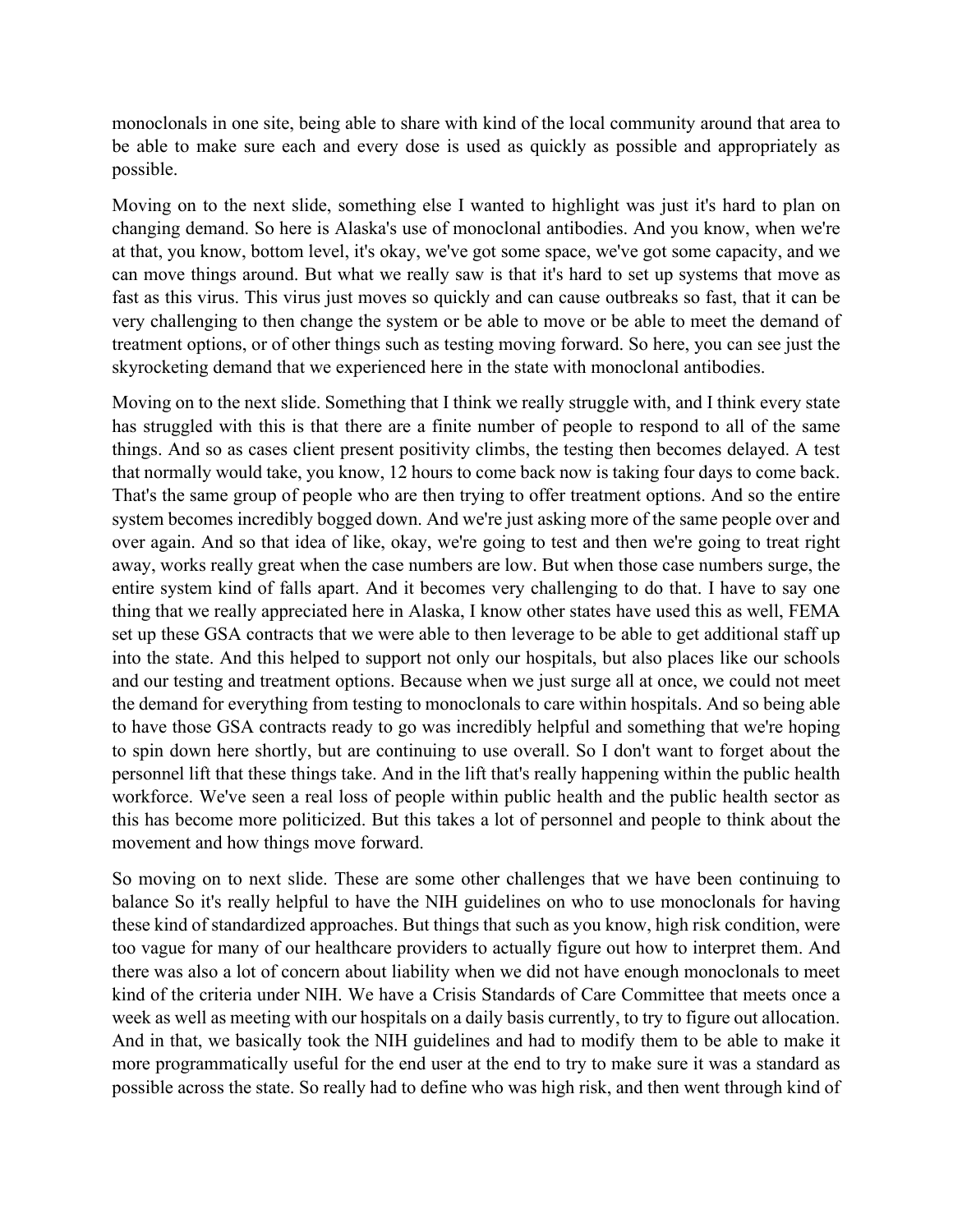specifically as well as a weekly newsletter just to try to keep them up to date in as many ways as questions, just try to do what we can to keep them informed. But that's a space where I think we who were vaccinated and how we would recommend using monoclonals. So we basically said, anyone who's vaccinated 65 and older, pregnant, or those who met criteria for a three dose initial vaccine series. And so kind of taking those NH guidance, but having to add a bit more detail, a bit more meat on the bones to try to make it workable overall. There's just a lot of diverse authorities with a lot of diverse tools. Standing Orders, I think is another fascinating concept in here. You know, we're using public health to use standing orders through things like vaccination. But when it gets into treatment, particularly looking at the treatment options moving forward, I think this becomes much more challenging when you're thinking about that risk benefit analysis with a patient. And how many people again, don't have a provider to do that risk benefit analysis. And I'm honestly markedly concerned about how this is all going to roll out moving forward for those who don't have that. So using you know, industry partners who have health care providers who helped to provide health care in that sense, or urgent care is, again, pharmacies who can work with patients to be able to make sure that that is accessible overall. And then the other thing I just wanted to highlight in here is the exhaustion of our healthcare workers, just with the amount of changes everything that it has to learn about COVID. But when there's one more treatment option, one more additional thing they become quite overwhelmed, on how to stay up to date on all of those things. Healthcare systems can be helpful with that. But we also have a lot of people who don't work within healthcare systems. We've stood up in the state of Alaska, you know, a weekly meeting. And we just kind of go through all the literature and try to review for healthcare workers possible because this is just a field that is changing so fast. There's so much demand and so many really need to spend some more time and effort thinking about education of healthcare workers moving forward.

 Maryland put together a network of antigen testing, and trying to co-locate infusions with testing. within crisis standards of care, as well as treatment, if we don't have visibility on who needs it and where they need it, then it's hard for us to apply all of these tools. If I have a patient out in Bethel Moving on to the next slide. These are some examples from other states and things that they've done regarding monoclonal antibodies. So you know, separate outpatient fusion centers in Alabama and partnering with providing education to providers. Here's many of the same themes here. As mentioned previously, with Dr. Gandhi having a testing and treatment going hand in hand, Similar sorts of things again, Michigan and kind of created regional centers for allocation as we're working with the local and regional healthcare teams. And in Texas, you know, multi stakeholder approach, including healthcare systems, nursing homes, rural hospitals, medical staff companies, and incorporating home infusion and administering right SQ. We've also had drive thru sub Q, and IV infusion sites where people are then watched for a bit of time. So onto the last slide here, just moving forward a couple things, you know, I really appreciate it the beginning, we talked about the challenges with crisis standards of care, and the need for agitations substitution and conservation. But I think something else that we really need to add to that framework is visibility who needs say dialysis or needs treatment, but I don't have good visibility to get them in because say the Anchorage hospitals are completely overwhelmed and they've turned down that patient, then we can't get them the same care. And so I think we need to do more to really build in the infrastructure for visibility on where patients are to make sure that we've got treatment as well as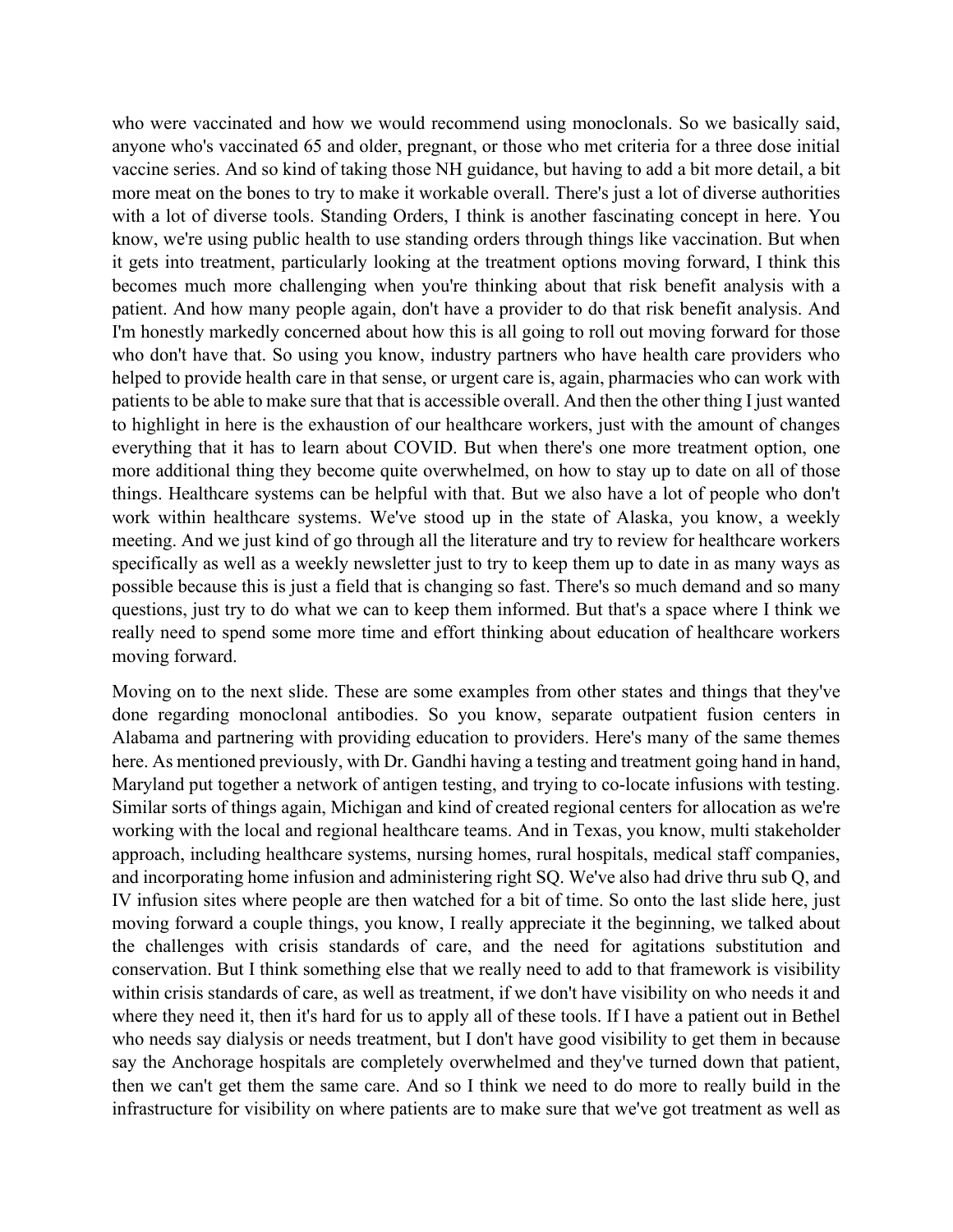separate streams of treatment, they are still the same people working in the same areas. And so that we have better visibility. Building sustainable treatment infrastructure within as well as mechanisms to get people outside of the traditional healthcare system treatment options. We also need to build in visibility with our federal partners, again, IHS, DOD, VA, because while they are making sure that we aren't over resourcing some areas under resourcing others, and building in just better visibility in that partnership. And I really commend HHS and federal government general for building a lot of tools here in a short period of time and looking forward to more so outside traditional health care, which we've talked about. And then as mentioned previously, the education and clinical resources, you know, even things like I would love to see something like telehealth where physicians could call and just consult about some of these treatment options or even vaccines, that again, they've just had so much thrown at them in a short period of time that there's not a good place for them to be able to consult on some of this space and so continuing to work on that space. Some of the bigger healthcare systems have it, but some of the smaller ones don't. Again, strategies for responding to COVID-19 surges, including personnel, so not forgetting the personnel. I also think in the crisis standards, care guidelines, personnel is been the biggest limitation that we've seen, really in Alaska and most of the western states. But the guidelines don't really address that they deal with what happens when we ran out of things. But they don't deal very well with what happens when you run out of people. And addressing that personnel issue I think is critical. And then preparing for future pandemic responses and incorporating treatments, not just vaccination, but really building in more of this complex treatment algorithms and streamlining the federal response. So I appreciate the opportunity to be here. And I will hand it back over. Thank you.

 Dr. John Hick: Great, thanks so much, Anne. That's a really helpful, you know, context, right there I think as we go into our Q&A here a little bit. We do have a moderator round table, but we invite panel. We'll also have a synopsis of our question and answer period available as a document on all of you to come on webcam right now. And we're also joined by Satish Pillai who is represented on the committee formerly known as work speed now medical officer on the Countermeasures Acceleration Group. So I welcome, also Satish. And for those of you attending today, if you could please put your questions into your question box, we will get to as many of those as we are able to today, those that we cannot get to, we will make sure that you get a response in writing from the the ASPR TRACIE site that archives this presentation shortly after the presentation concludes. So thanks again to the panel for providing a really, really good, you know, sort of level setting here on a number of different areas. So my first question, you know, we've heard a little bit about allocation and clinical prioritization framework that came from NIH in conjunction with IDSA. And Raj, do you want to just present perhaps some of the key conclusions from that really briefly, and then we'll talk about, you know, the specificity level of those and how those need to get translated to a local level?

 which start on the next slide, and I'll go through a couple of the key points here. Dr. Rajesh Gandhi: Sure, I'm happy to walk through the NIH guideline prioritization statement,

This is NIH document as opposed to IDSA, just to be specific. So just to start, based on the evidence we started with the panel actually does recommend these monoclonal antibodies for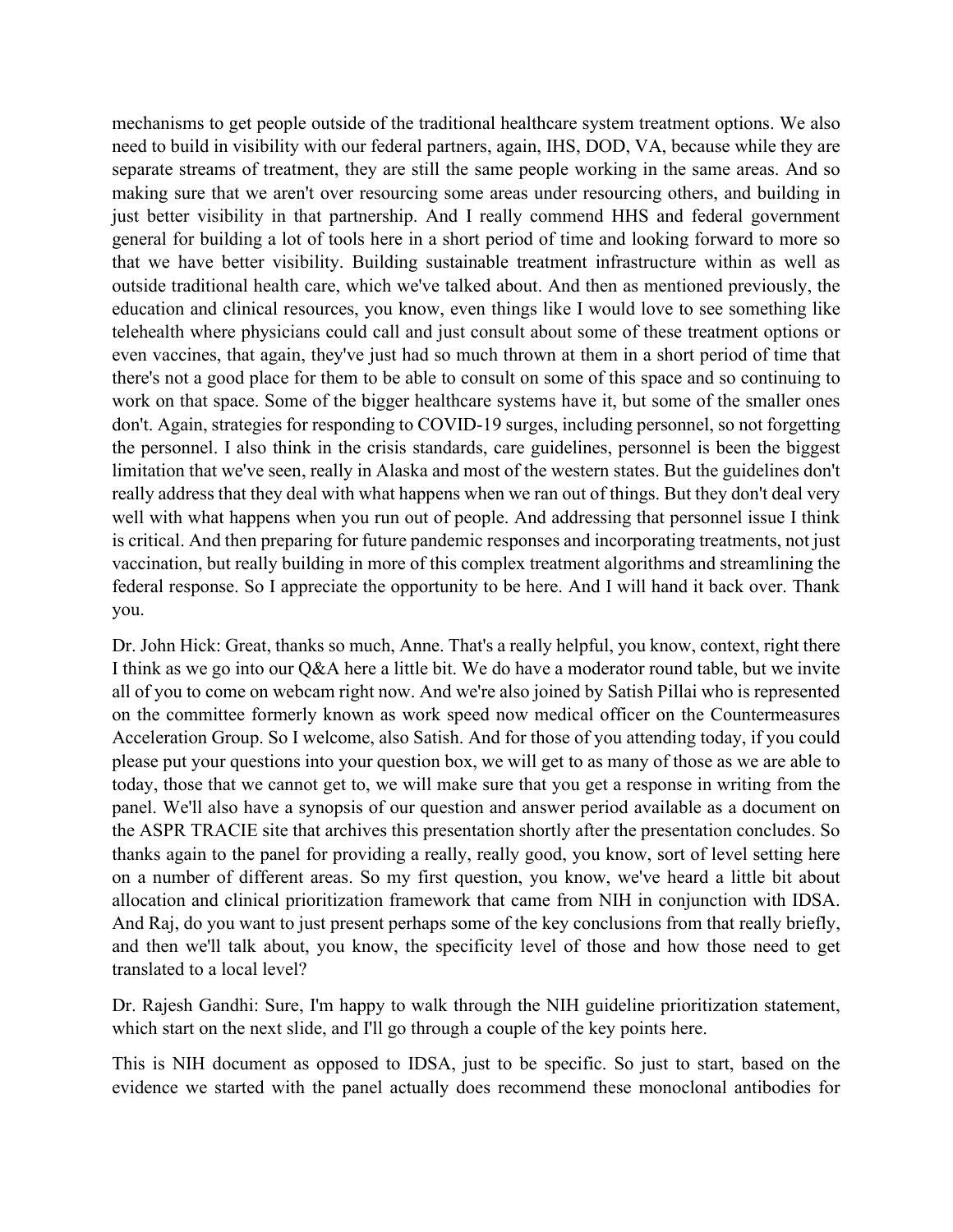people who meet the FDA EUA. But I really liked the framework that Dr. Hanfling started us out monoclonal antibodies are of greatest benefit as treatment or PEP for PEP being post exposure prophylaxis for people who have risk factors for progression. And among those at high risk for treatment, and for post exposure prophylaxis in people who are at high risk for progression that is with in terms of thinking about therapeutics. So the NIH statement goes on to say that the progression to severe COVID-19, the risks are lower for those who have been fully vaccinated and are immunocompetent than for those who are either not fully vaccinated or who are fully vaccinated but are immunocompromised people who are not expected to mount an adequate immune response to the vaccine. Let's go to the next slide.

 different risk factors and the last slide will give you some examples. And then I really also like to So really what this slide and the next one are really focused on is which individuals might receive the greatest benefit from SARS CoV-2 monoclonal antibodies when logistical or supply constraints make it impossible to offer the therapy to all eligible patients and triage becomes necessary and I think we've heard from Dr. Zink some very good examples of that. And the logistical in our minds is very much personnel as well as space and all the things that go into delivering these antibodies. So the panel goes on to say only when it becomes necessary to triage and unfortunately, we know in many parts of the country it is necessary to triage but only when it becomes necessary to triage the antibodies, the panel suggests treatment of COVID-19 over post exposure prophylaxis of COVID-19. And that it's intended to say and if you is that obviously if someone is exposed and is not symptomatic, if they become symptomatic, and then move into the treatment bucket but prioritizing treatment over post exposure prophylaxis and then prioritizing the antibodies for unvaccinated or incompletely vaccinated individuals as well as and this should also be underlined, I apologize for the misplaced underline. Vaccinated individuals who are not expected to mount an adequate immune response that is immunocompromised or people who are over the age of 65 and I think I saw that Dr. Zink added pregnancy in what they did in Alaska. The fourth point or third point on this slide, providers have to use their clinical judgment because we don't have enough granularity. And the type of granularity we would want to have for all the comment about making sure that there's equitable access and actually tracking that, you know, keeping track of who is receiving antibodies to make sure that we make adjustments if it's not equitable.

 prioritizing their use for people at highest risk now, the CDC does provide a list of risk factors for have cancer, you're at greater risk than if you have one of those conditions. So I'll stop there and And then the last slide and then I'll stop. In addition to the prioritization that I already talked about severe illness from COVID-19. And we include some of those important risk factors age risks, starting over the age of 50, cancer, cardiovascular disease, chronic kidney disease, chronic lung disease, diabetes, immunocompromising conditions, obesity, pregnancy and sickle cell. But there is a longer list, as we all know on the CDC website, one thing that we don't have, at least from the CDC is a real clear tearing of risks. There are some states, Utah is one of them, that has developed risk calculators, but there's not in our minds agreed upon universal way to, you know, fully accepted universally way to tier risks. And so we give some examples, and then point to the CDC. And then lastly, if someone has more than one comorbidities, there are data saying that they're at higher risk than if they have a single comorbidity. So if you've got your age is advanced, and you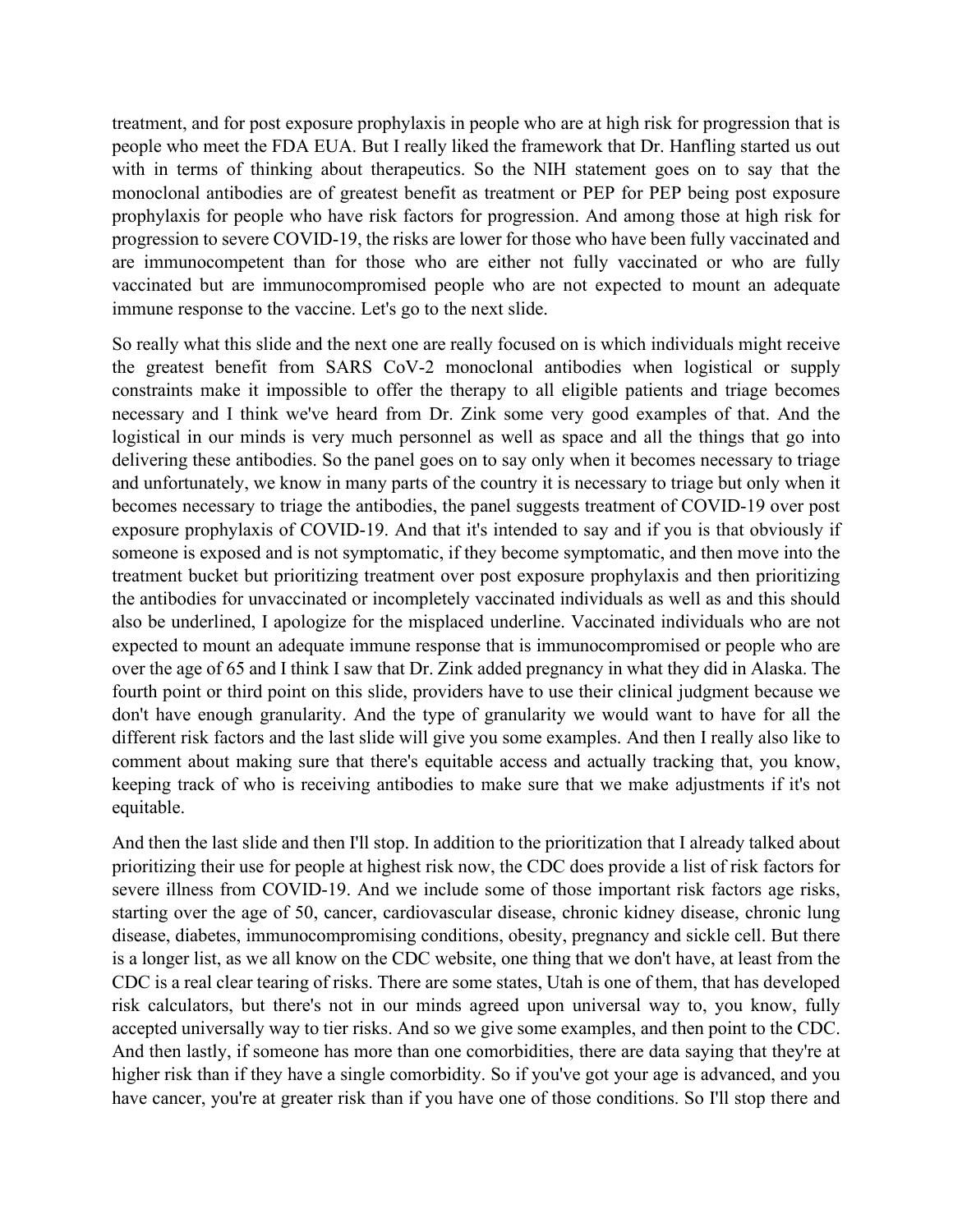acknowledge that we wish we could give more guidance, but this is the framework in which we're kind of operating into.

 amongst a lot of those conditions so that it's really difficult to, you know, make a lot of job broad, Dr. John Hick: Thanks, Raj, it's a little bit difficult too because there's so much clinical spectrum sweeping judgments. Anne, translating those recommendations down to you know, the more concrete granular recommendations that Alaska had, how did you do that? What group did you involve? And what process?

 Dr. Anne Zink: Yeah, no, thanks. And again, I really appreciate the NIH providing this framework, really mean? Like, where are we at how many cases do we have? And how do we move forward an ICU in it just because we're really thinking about capacity, as well as a series of physicians, including ones from rural areas, critical access, tribal hospital, critical access, non-tribal hospital, feel like that's potentially protecting two people, not just one. And we really feel like that we feel because it gave a really easy starting place for us to then sit down and say, okay, what does this from this? So we had been having a committee that we've used quite a few times throughout the pandemic, initially over kind of approval of the crisis here in secure document last March. And so quite a while ago, at this point, we had a similar group that was stood up for vaccine allocation. But our crisis care committee essentially in the state of Alaska represents every hospital that has as well as kind of a group that represents a lot of the inpatient care, both ICU as well as hospitalist. So they're all clinicians, and represent that we meet weekly. And so we brought it to that group. And we said, listen, we're running out of monoclonals, we don't have enough to meet demand. These are the current NIH guidance. What do you guys need? What do you want to do? And they were the ones who brought forward with the pregnancy is it even though it's not listed forward, we really strongly about that. And here's the additional data. So we went through it. And like you mentioned, there's a lot of clinical guidance and some judgment here for particularly things like immunocompromised. And they settled on if he met criteria for a third for three dose initial series that they wanted to use that as a definition. So we basically took the CDC components, some other data and spaces and tried to just make it a little bit more clinical in that space. And then we rolled out a limited liability protection and just said, this is kind of where we're at. And we've kind of titrate it on and off. Now the cases are coming down with more monoclonals thanks again, to the federal government helping to move things around the state. And we can ask for more, we've been able to actually move off of that and just say, follow the NIH guidance in general. So it was only a couple of weeks that we were in that limited space, and we were able to quickly move off of it and we were able to titrate.

 IV or I even subcutaneous or I monoclonals and might there be an opportunity to prioritize, you Dr. John Hick: Great, thanks so much, Anne. A question for Jay, the allocation system that you describe, you know, tend to prioritize the states that have you know, highest incidence of disease which means there's a little bit of variability in what states are receiving. Is there you know, anything you can say about you know, planning for you know, these variable levels of you know, therapeutics and what states may need to be prepared for flexibility standpoint. And then also if you can comment on you know, I think Anne brought up a great point that the more dire the situation in the state the more difficult it is to find providers that are qualified to give you know,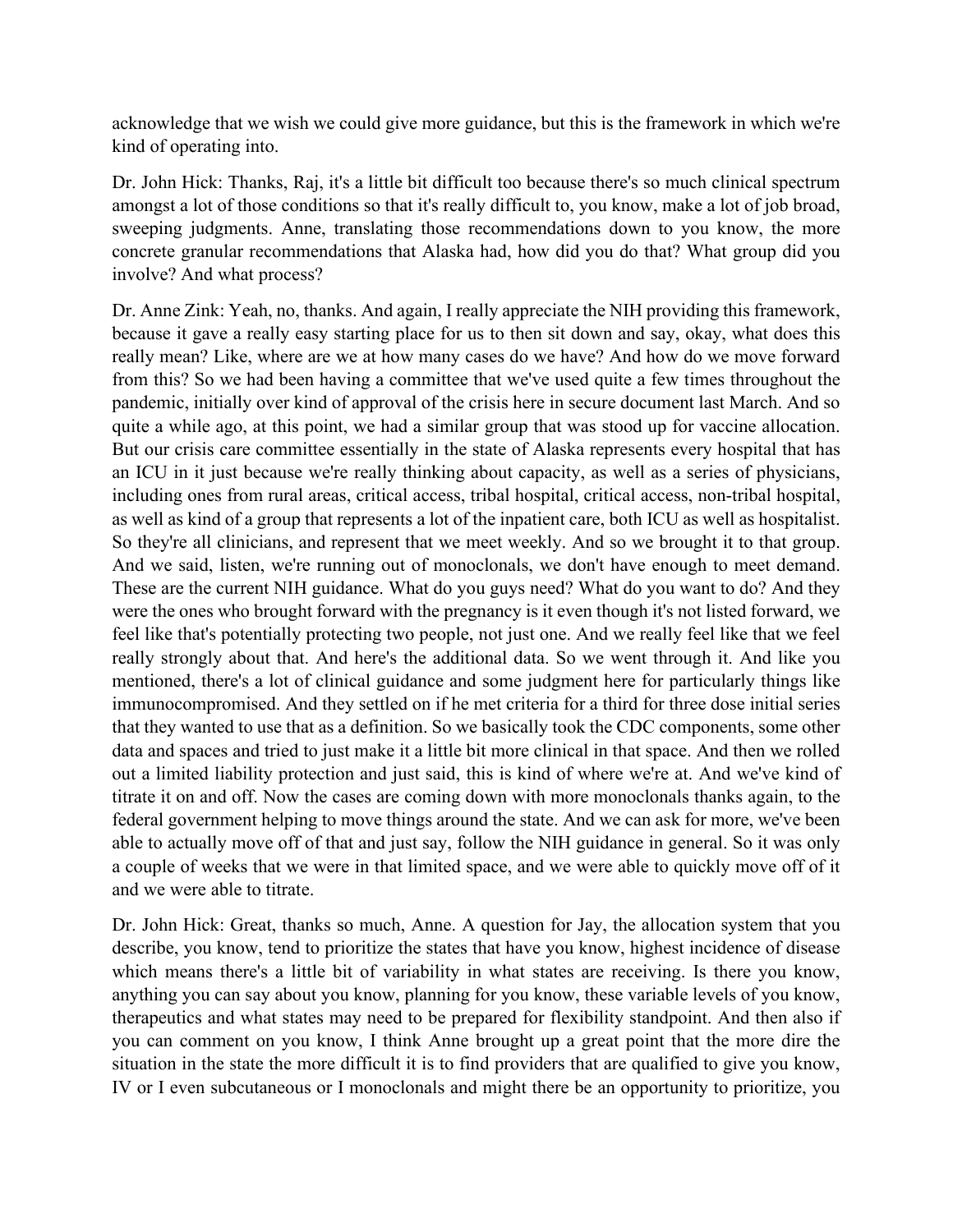know, some of the hardest hit states for more oral antivirals for example, just give us your thoughts on creating consistency and what you all are trying to do from an ASPR level to help that happen.

 done a baseline allocation, if you will prime the pump. The goal has then been to try to follow the Dr. Jay Einstein: Yeah. Well, thank you. Again, the theme is equities and to follow the principles of standard of care and crisis situations. So you know, what we have been doing when products have been initially in short supply shortly after emergency use authorization, we have generally course of need based on disease. And we've done that with a formula that we use where we have a weighted average of newly diagnosed cases and hospitalizations. Basically, we sum a 10th of new cases plus number of hospitalizations, and then each jurisdiction gets its proportionate share of that grand sum. We think that that's what's fair. In terms of the issue of well, there's also the idea, and it was mentioned the importance of a feedback loop, we do look at utilization. And we do look at the inventories that are still present on site. You know, we don't want to simply distribute products where they'll just be hoarded and not used. And we do want to up the allocations where there's evidence that you know, they say, less than three weeks supply and high levels of utilization, so we do make those adjustments. The point is, we do that every single week, that each week, we look at the supplies that are incoming, we look at the utilization from the previous week, and then we allocate using the proportionate formula. But what we have been doing most recently, is when there has been under ordering of the allocated supplies to jurisdictions, we if you will sweep the unused products, and then we offer the jurisdictions to take advantage. If they think they have not been given enough, we engage in a dialogue and we can up their allocation accordingly. So it's a dynamic system. You also mentioned the challenge about, you know, the ability to order and distribute. I think one important thing here is the public readiness and emergency preparedness act declaration that existed to provide liability protection for qualified individuals who can administer COVID-19 therapeutics. And the Assistant Secretary actually, it was the Secretary of HHS, amended the prep act declaration in September, to expand it to licensed pharmacists, who are now authorized both to order and to administer these therapeutics and within the pharmacies, the technicians and the internals. Although they cannot prescribe, they can administer oral subcutaneous and intramuscular preparations, though not intravenous. So these are steps that will have an important value going forward as we move toward the promise of oral antivirals, we'll be able to take much more advantage of what can be done in pharmacies and other health care clinics. So I hope that addressed those questions, John. If I miss something, just come back at me.

Dr. John Hick: No problem. No, that's great, Jay. Thank you. I'm just going to turn this next question to Dan. And with the oral agents on the way. I mean, there's an opportunity here to much more easily provide that therapeutic, you know, to different populations, at risk and otherwise. And there's a bit of a danger that, you know, sometimes too easy access, you go for the low hanging fruit. So how would you say, you know, that we should work towards making sure that as these oral agents roll out that we're making sure that they get targeted to the populations that, you know, are least likely to be able to take advantage in the monoclonals or in areas where the providers or something not available to administer them?

 presentations. You know, I've learned a lot just being a part of this this afternoon. But I want to Dr. Dan Hanfling: Yeah, thanks, John. And thanks to all of the other panelists for outstanding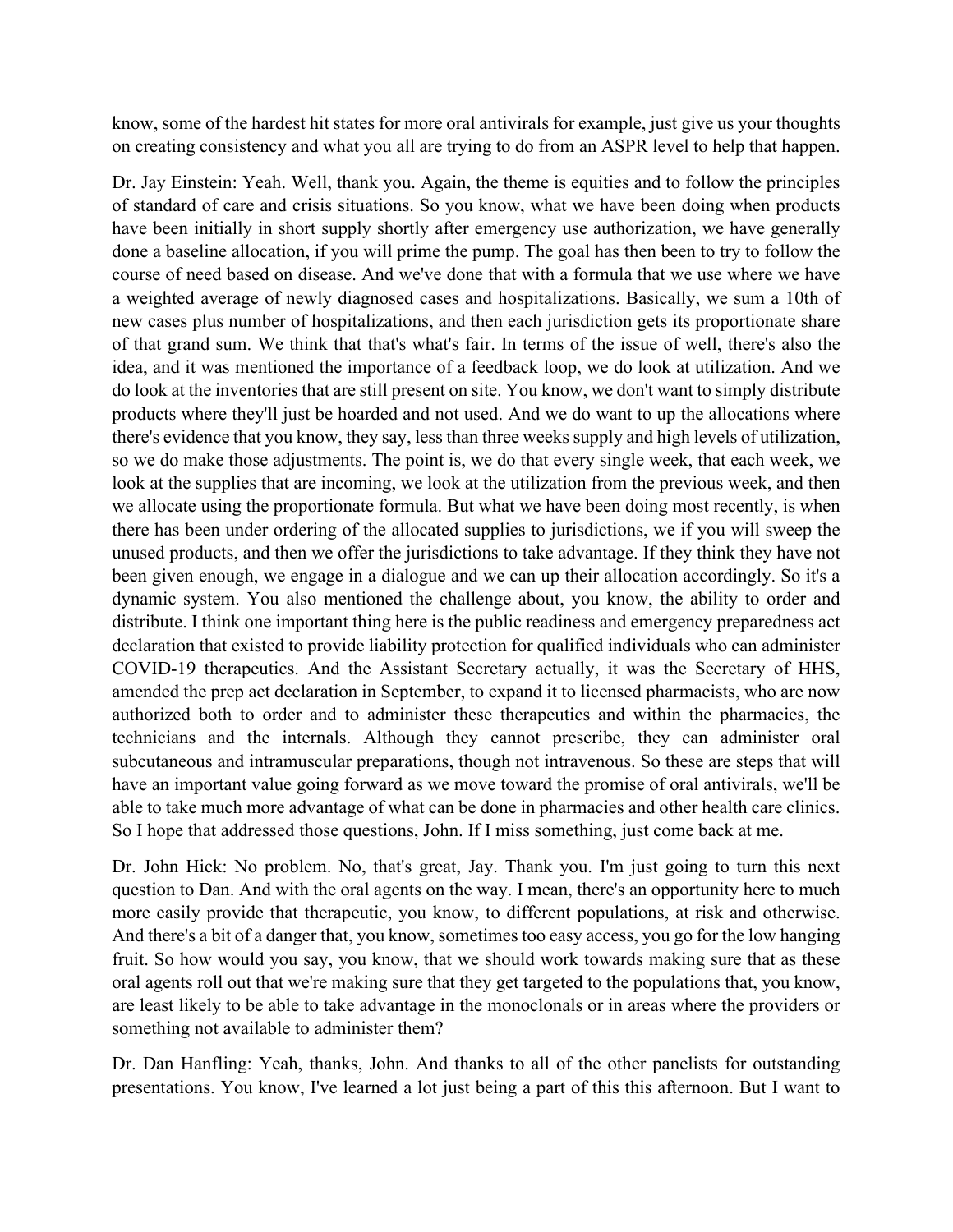antivirals. Again, recognizing within their own states, which populations are at most benefit and foot stomp, I think Dr. Zink's point about the importance of situational awareness, or what Jay what you, you know, then refer to it as a feedback loop. Now, this is critically important if we are to be able to answer the question, John, that you just asked, which is how to identify those populations who are going to most benefit from the easiest means of administration because of an absence of qualified health care providers, or you know, just the very remote nature of where they are and how it is possible in the supply chain to get an agent where it needs to go. So I think that you know, situational awareness will be critically important. I think that the sorts of principles that were discussed and described with regards to highlighting how to use these agents in treatment or in very, very near term post exposure management, you know, need to be understood by our state partners. And then, again to Dr. Zink's point, hopefully, and I'm guessing that it is the case that every state has convened its ongoing panel of experts who are considering these issues that they will take up, you know, the logistics of having to deliver on the antivirals, particularly oral where is there the staffing need or the staffing you know, barriers that would most lend themselves to an oral agent over parenteral agent.

Dr. John Hick: Thanks. And do you want to come in a little bit? You know, there's always dynamic tension with, you know, these therapeutics, and how much is the public health side responsible for administering these with the Alaska Airlines Center that you set up versus letting these flow through you know, the normal therapeutic channels. Can you comment a little bit about, you know, the balance there? And then also, do you feel like you have enough visibility on say, percent of patients that would have been eligible for monoclonals that receive them in different areas? Or is that just a black hole right now?

 I'm going to do this first, I'm going to do that later. And I think the reporting aspect, because Dr. Anne Zink: Oh, man, those are two hot topics. Yeah, so I guess I would say, you know, for the transparency no, I mean, it's really hard to see any sort of transparency and who's getting monoclonals. Even some of our biggest distributors of monoclonals like, don't report in data to us. And so we end up calling them almost every day, like did you give them? Did you not give them? Like, we got to get this information back to HHS to be able to continue to get monoclonals from the state, you know, so we basically have a full time person who's entering data in on who these sites administer for. And we find that the busier people get, the less they reported in. We're also reporting in tons of lab testing. I mean, I think about the thousands and honestly, now millions of negative tests that just are small state has, and how much time that takes. And so then they are like, particularly it's not automated, and it's not electronic for a lot of places, has become just such a big burden. And so I don't think we've got great transparency. To your other question, the first part, you know, the balance, you know, some of the other state health officials, you know, they will tell you, I don't want anything to do with this, get me out of this field as quickly as possible. And this needs to be in the private health care sector, peace out, I got to get out of here. And then you see other states, and we're one of them within the state of Alaska, like, we've got to have visibility, and we have to be involved. Because otherwise, it's not going to get to our rural regions, we're going to have increasing equity, we don't have the private market that's going to be able to stand in this space. So I think that the answer is very diverse, depending on everything from the politics in that region, to the healthcare distribution system in that region, to some of the transport and logistical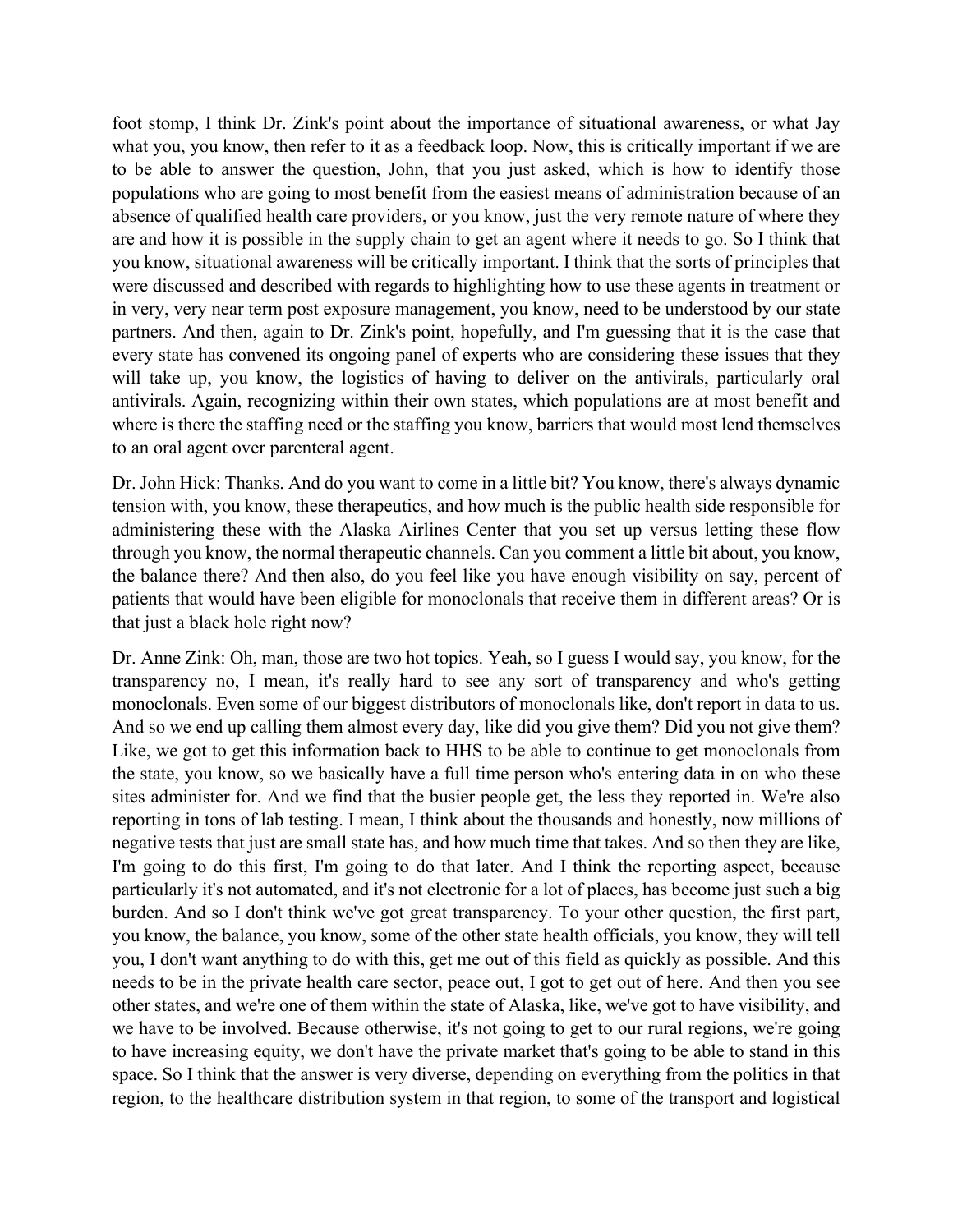we need to involve more is the health systems. So we've seen entire health systems so that they are areas. You know, I do appreciate with like the H pop system coming out that there's flexibility in that. So the states can be more involved or less involved, I think they heard us loud and clear. That's basically, there we did not have a unified voice and what we need to look at, I think there's just you know, we don't have a unified health care system in Alaska. I think the other people that not going to offer vaccination, or they are only going to do this type of treatment and not that type of treatment. And they make that decision for the entire system, which will affect many states. So I think we need to be thinking about how to incorporate them, as well as the pharmacies into this conversation to make sure that they're on board in the same place, because they really are making some of these big decisions about what treatment options are not available, and they have a lot of larger electronic reporting systems that can help us move forward. So I think lots of work to do in this space, where I feel like we're oftentimes duct taping and tying together this broken infrastructure of healthcare and, you know, a practicing emergency physician, you know, we see in the emergency department where all public policy comes to fail, and we see people every single day who show up because the system is not there to support individual patients and their need and trying to connect those pieces together.

Dr. John Hick: Yeah, absolutely, thank you. Raj, can you comment a little bit on timelines for 332 and ACD 7442. You know, when might we see those actually becoming available through an EUA?

 immunosuppressed population, the priority has to just be to vaccinate. And I don't see this as a Dr. Rajesh Gandhi: You know, I don't know precisely I know that and maybe someone else on this call does, which I would love to hear. But what I know is that the ACD application, the text, whichever maps or Java map application has, I believe, gone into the FDA, I think Jay confirm that. And so I think that's public knowledge that they've submitted. I do know that in Europe, the EMA the European Medicines Association is doing what they call a rolling review of that ACD long acting compound which means product, which means that they, unlike traditional times where the company submits a full application, and then in that case the EMA looks at it here they're willing to receive submissions on a rolling basis so that as data becomes available, the EMA reviews that data. So I think I know the FDA must be reviewing this as to the timeline. I don't know. I think we alluded to the fact that the trial that looked at the effects of this antibody, showed a 77% reduction in symptomatic COVID. But it was largely done in an immunocompetent population. And it was entirely done in non-vaccinated people. And so I think the real question is, will the antibody either that one or Regeneron also is there is some talk about the Regeneron cocktail casirivimab/imdevimab in immunocompromised people. It seems to me and I think probably to most that the real use of these antibodies for prevention, pre exposure prophylaxis, would be on top of vaccines in a population that's immunosuppressed. I think in a nonsubstitute for vaccinations, I'd see it as an adjunct for immunocompromised people. The trial didn't study that very extensively. But I do think there's reasons to believe that it should be beneficial in an immunocompromised population. For the 332 drug, I also don't know. I know November 30 is a day that a lot of us are looking towards, because that's the molnupiravir Advisory Committee. I'm not aware if the FDA haven't scheduled an advisory committee for 332, or whether there will be an advisory committee for 332. We all remember that the monoclonal antibodies got authorized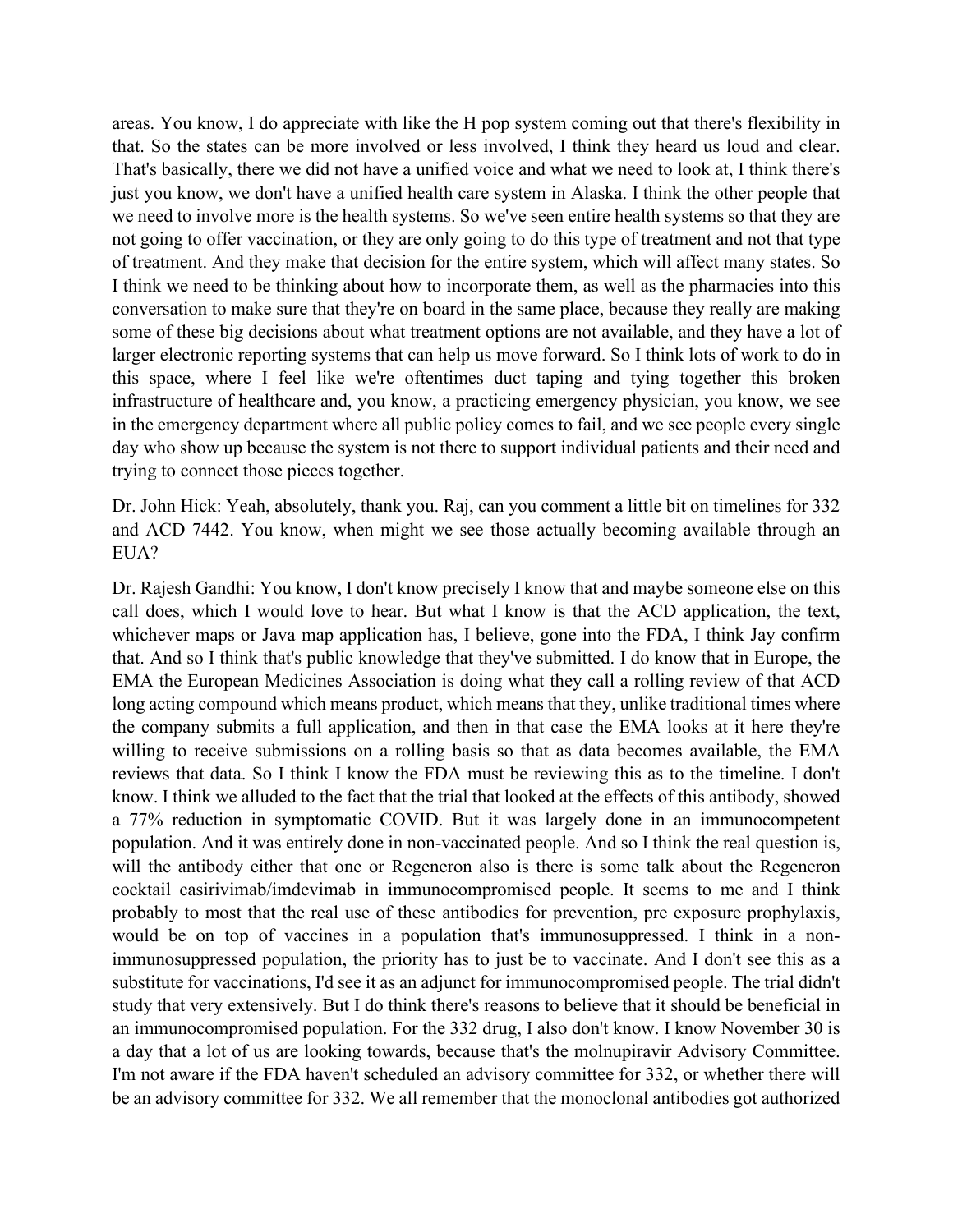332. I think molnupiravir is getting some discussion a because oral drugs, you know, could be even of that mechanism. And so I think they want a thorough vetting of that issue as well in the advisory by the US FDA, without an advisory committee. You know, so I don't know what they'll do with more broadly used and so by that logic, 332 should also be, you know, go through the advisory committee, but also, some scientists have raised issues around safety with molnupiravir because committee. So I wish I had a timeline. Does anyone else on this call know? Because if they do, I'd love to hear.

Dr. Jay Epstein: If I knew we couldn't tell you. But I do think that you've hit on a really important point about the potential authorization of ACD 7442, which is we don't really know to what extent the FDA will come forward with broad or narrow intended use indications. And, of course, that's key, you talked about the importance to direct this to not the general population, you know, in lieu of vaccination, but to those who would benefit the most, just to remark that if there is a targeted authorization, it would enable the government as long as we're providing the product through procurements and distribution to target the populations by targeting the administration sites. So we would work with the jurisdictions to identify specialty care centers, for example, you know, oncology clinics, organ transplant centers, etc. where persons with immune compromised get their treatment. We would also expect that education outreach to practitioners in those disciplines would facilitate finding those patients and offering these therapies to them, or I should say these preventatives to them. So you know, it's operating together, but I can't really speak to timeline.

Dr. Rajesh Gandhi: Now, the educational part that was mentioned twice now is key. And I think these ASPR webinars are one example of that. But then also, we also have the ability to access the CDC IDSA clinician calls and I think that's another place I often go to for the latest because this is just too fast for any one person to keep up with. So I think those summaries are good. And I imagine that the pre exposure prophylaxis that betting you know, that education, you know, should also be done to IDSA and CDC and ASPR.

 out there offers sort of a perverse incentive, potentially for people to remain unvaccinated. What comments do you have about that? Dr. John Hick: Thank you, Raj. We've got a couple of pretty hot questions here from our audience, which I think are really relevant and very appropriate. And, Dan, because you've expressed an opinion on this in the past, I'll toss it to you the NIH guidance does recommend because of the adverse effects on outcome of unvaccinated status that consideration be given to prioritizing unvaccinated individuals for monoclonal antibody therapy yet, you know, as our questioner points

 there is potentially a perverse incentive, you know, that some may view with regards to access to much greater detail for a much longer period of time than the monoclonals have been, and so I just Dr. Dan Hanfling: Yeah. Look, it's a really difficult question. I think it's a top of mind, particularly on the part of a lot of our colleagues. You know, we're working day in and day out and overburdened health systems. I think, you know, I'll highlight first that Raj correctly, put in all caps vaccination as a strategy. And I think that we need to double down on emphasizing the benefits of vaccination and doing what needs to be done on the education side to address some of the misinformation and other concerns that we think are still serving as barriers. Look, I think that monoclonals, and I can't really understand it, right? I mean, I think the vaccines were studied in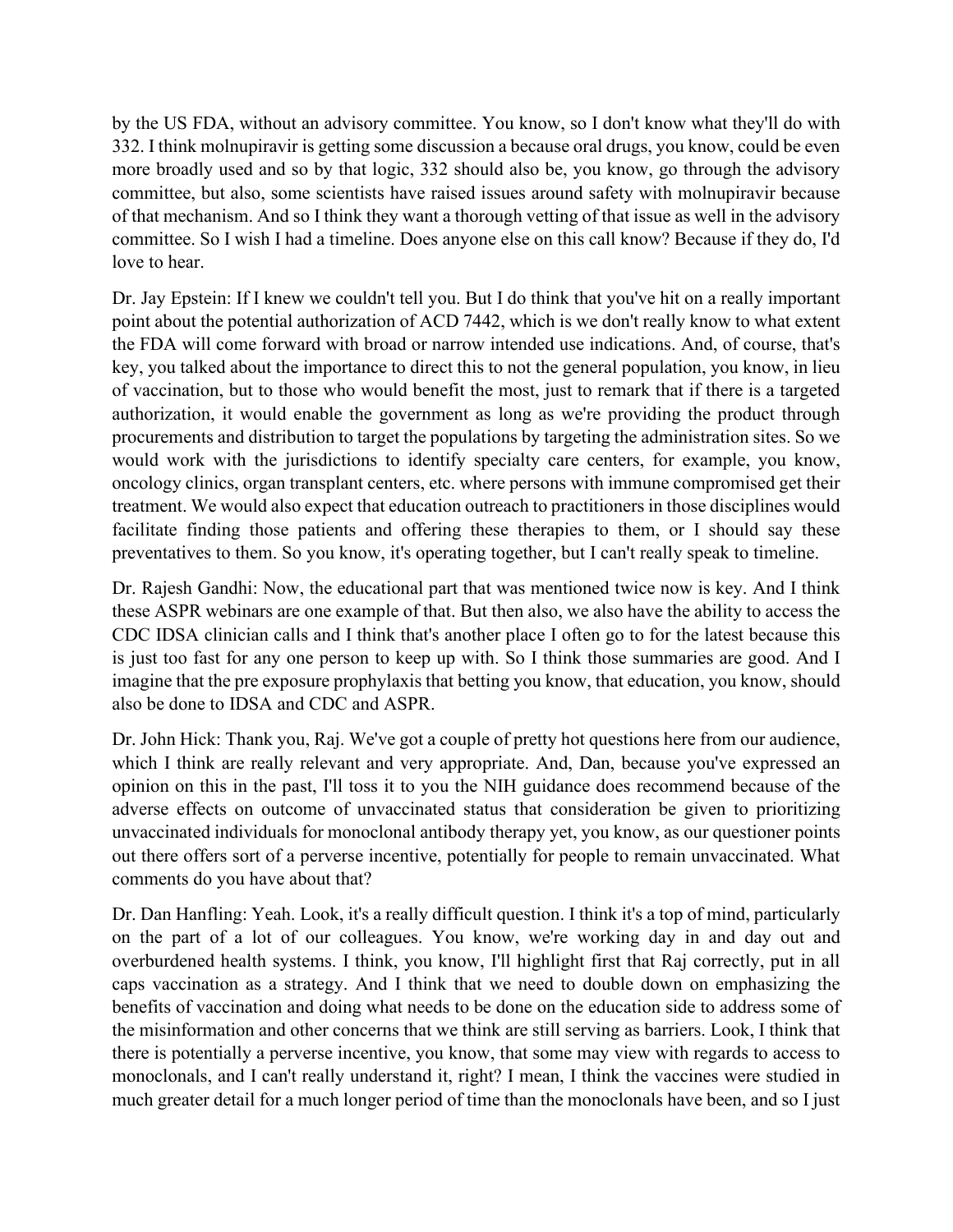don't get it. Without going into all the details, I mean, we can provide some conjecture as to why that has sort of come into play. So you know, what I would highlight is that everybody deserves care. That's our responsibility, the duty to care. And we need to make sure that we are doubling our efforts, redoubling our efforts to provide the information necessary. And to be clear, again, you know, vaccinations look like they are extraordinarily successful, as we know, in keeping people out of the hospital and preventing deaths, the monoclonals, probably not as good. And certainly by the numbers that Raj, you know, shared with us earlier, I think we can make that statement. So part of maybe our strategy going forward on the education front is to be clear, you know, that no, these aren't equivalent, and that they should never be thought of as being equivalent. It's not a magic bullet, it's not the golden ticket, whatever you want to call it. And that's on us collectively, you know as health system, you know, planners, leaders to make those points clear. I'll stop with that.

Dr. Rajesh Gandhi: What I'd like to point out is in the molnupiravir PROVENT study, the group that got molnupiravir still had a 7% hospitalization death rate, which means one out of seven people who got the drug, you know, sorry, seven out of 100 people who got the drug still ended up in the hospital. And so that's vaccines do way better than that in terms of preventing hospitalization. So if we could just get that message, these treatments work, but they don't work as well as vaccines. And so…

 discussion, you know, just going head to head but I want to want to come back to Dr. Zink's point Dr. Dan Hanfling: Yeah, and I think, you know, that may be a topic for another ASPR TRACIE about the burnout of the workforce, because our healthcare workforce is suffering day in and day out. And, you know, I understand the rise in frustration that maybe leads to sort of, you know, the recognition of some of these challenges. So we do need to highlight the importance of augmenting and supporting our healthcare workforce, and giving them the tools that they need to be able to, you know, adjudicate some of these decisions going forward.

Dr. John Hick: Agree, increasing their distress by having to make ad hoc decisions doesn't help anybody. So, Raj, I posed this question to you just because you may be privy to some of the backstory on this, I think some of us were a little bit surprised to see in the updated eligibility for monoclonals that race in relation to particularly affected groups could be used as a consideration of, you know, giving monoclonal antibody therapy. Do you have any thoughts? Because the question came in, how should we prioritize that in relation to the physiologic and other indicators for monoclonal therapy? And I'm not sure that we've got a good answer to offer on that. But I also don't know if you or others on the call have the backstory to you know, the FDA, including that.

 one. I don't know that. I would actually love to hear other people's comments and what they think Dr. Rajesh Gandhi: You know, I don't have this unique insight. I know that the original EUAs listed age, and then a variety of other medical conditions, but in the more recent EUAs they revised that to, I think, emphasize that race and poverty are risk factors for severe outcomes. I mean, I think it has to do with social determinants of health and access to care issues, largely, but I think they wanted to be as Michelle Wollensky said, for vaccines permissive in terms of antibodies, as opposed to restrictive, but then it does create a dilemma when you have to triage because, you know, is it the medical condition and age or is it some social determinant of health? It's a tough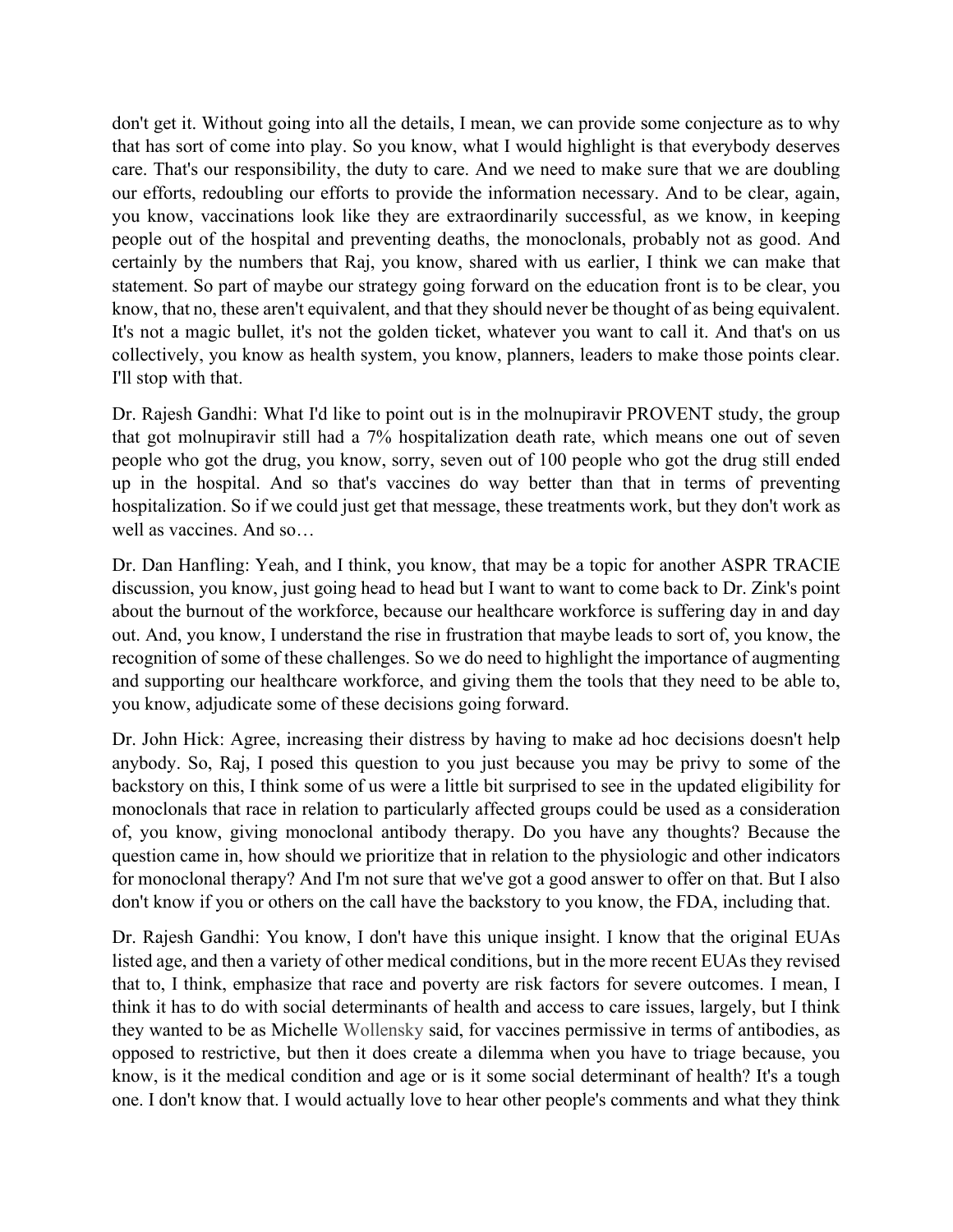of that, you know, if we had enough antibodies, I think social determinants of health absolutely are critical to outcomes.

Dr. John Hick: Other thoughts on that?

Dr. Anne Zink: I say, my only thought is like, this is not unique to this, you know, we do this with Tamiflu. We do this for other antivirals and medications. I think it's a complex, I don't think we can fully tear it apart. I know that like in our Pacific Island population, you know, I was meeting with one leader because do people actually not have underlying health conditions like he like literally did not know someone. So that was just like kind of his worldview and what he saw and living multi-generational housing. And what we see with Alaska Native population is just the really high rates that clinically seem to be disconnected to underlying health conditions and social determinants of health. It seems like there's something clinically going on there as well, between both Alaska Native population as well as Pacific Island population, but don't know all the details behind it, we just know that the outcomes are clearly not the same, and need to continue to follow that data.

Dr. Dan Hanfling: Yeah, I was actually going to say, you know, you wrote an excellent piece in The Washington Post, you know, talking about the importance of how we start to plan our recovery, and how we think about the next pandemic, because you know what, we live in an age of epidemics, and there will be a next pandemic. And so this is where I think we need to look at those social determinants of health as a means for figuring out how to improve upon access to care and care delivery strategies going forward. And we have to start now. So you know, and I think that Dr. Wollensky's notion of being permissive is right. But that's easier said and harder to implement right now.

Dr. John Hick: So there are two institutions in shortage. And I think too, I worry a little bit that you know, including, you know, social and racial criteria, and these is not a bad thing, because of the demonstrated outcomes. But in some cases, we've got to be very careful that it doesn't leave us in a position where we say, well, you're eligible, but you can't get it operationally, because we haven't done the work to make sure you can actually get it in your community, you know, in your situation with your mobility or lack of transit, or, you know, whatever it is that the factors are the place that that patient and that population and additional risks. So it's definitely both and they're great. And I think there's a really nice opportunity to, you know, tier testing directly to treatment was some of the, you know, early agents that we really haven't had prior. And do you want to just come in from an operational standpoint, you know, opportunities that you see, you know, to do that now, and how those might be leveraged?

Dr. Anne Zink: Yeah, absolutely. I mean, I think many states will have set up entire structures to be able to set up testing and now with treatment, the opportunity to be able to test someone and get particularly rapid testing back right away so you could educate. I always think about, you know, in emergency departments kind of five steps to crazy, the more barriers that we put between something, someone getting tested, and then be able to get treatment, the more people we're going to lose, particularly those who are high social phobia index are working have a million other things going on as well. And so I think we need to reduce all those barriers, I think the more ways that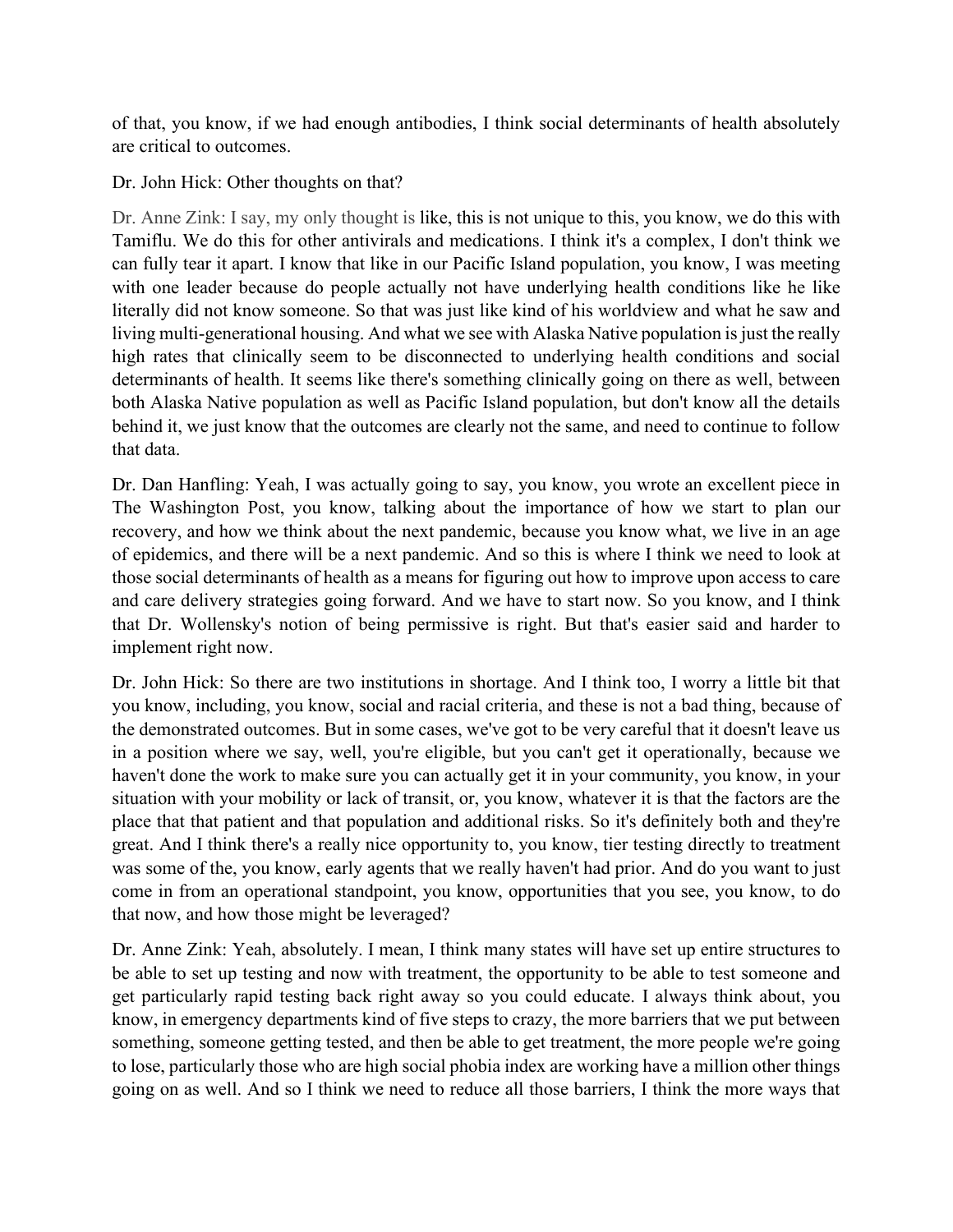upstream and offering vaccines at the same time. So again, when we were doing home monoclonal we can combine rapid testing with treatment at the same point of care, and then ideally, partner that with where people already are, such as the pharmacy or their industry in their workplace, the more we'll be able to eliminate barriers. And then as previously mentioned, continuing to move antibody infusion, they brought with them vaccine and testing. And so people in the household who were not sick offering vaccine right then and there and making it as easy as possible. So I really think we need to reduce those barriers along the stream to be able to move forward. And it's exciting to have one more way to be able to do that.

Dr. John Hick: Absolutely. And you mentioned your program of home infusion. I assume that's using community paramedics and other programs to do that. Do you use that as well for long term care facility residents that are in place and can't move to those facilities? Or what resources can we offer to those long term care residents that continue to suffer?

 home infusion within kind of the South East most populous area. In other regions, it very much is Dr. Anne Zink: Yeah, it really looks different across the state. So like in Anchorage specifically our pharmacy students have been amazing, and they actually do a lot of our vaccination effort. And then they've been working in combination. There's a private company that used to do our mental health transport, honestly, who said I think there's space for this. And so they stood up a the home. It's like the EMS and the community paramedics. And so we're really trying to expand that. So along the Kenai Peninsula, they stood this up for vaccination, they said, it doesn't matter who you are, if you've more than two people who need to be vaccinated, we will come to your house and vaccinate and that was great. And then they built on top of that monoclonals and were able to go out and do monoclonals. And then in many of our most rural areas, it's really this community health aides that are doing it. It's been a lot of transportation because there's just not enough to be able to stock most of these places. And so once there's an outbreak, oftentimes what will happen is a hub team will actually fly out to that space. And then they will kind of sweep through the whole area and be able to offer monoclonals, use a lot of antigen testing, like our region publishing MMWR and using antigen testing again, to turn around that turnaround time, we were unable to get the pandemic under control all in this one region until we were able to switch to antigen testing because of the long turnaround time, but now partnering that with treatment, so they're able to fly to a region once a case is identified, and be able to get it out once there's more availability, having it stocked in in a region that doesn't require a flight and weather and all sorts of other transportation logistics that get in the way. But while we're so limited, we're just having to pivot with planes to be able to respond. So it's very different depending where you look at the state.

 Dr. John Hick; Yeah, powers of adaptation as always, we'll get us at least halfway there. So I want to thank our panel for an incredible discussion, a lot of great information and turn it over to Audrey Mazurek to close things out. Thank you so much again.

 webinar will be archived and posted on our website at asprtracie.hhs.gov. We will send out an Audrey Mazurek: Great. Thank you so much, John, for moderating today. That is all the time we have for today's webinar. Again, thank you to our panelists. Thank you for participating. This